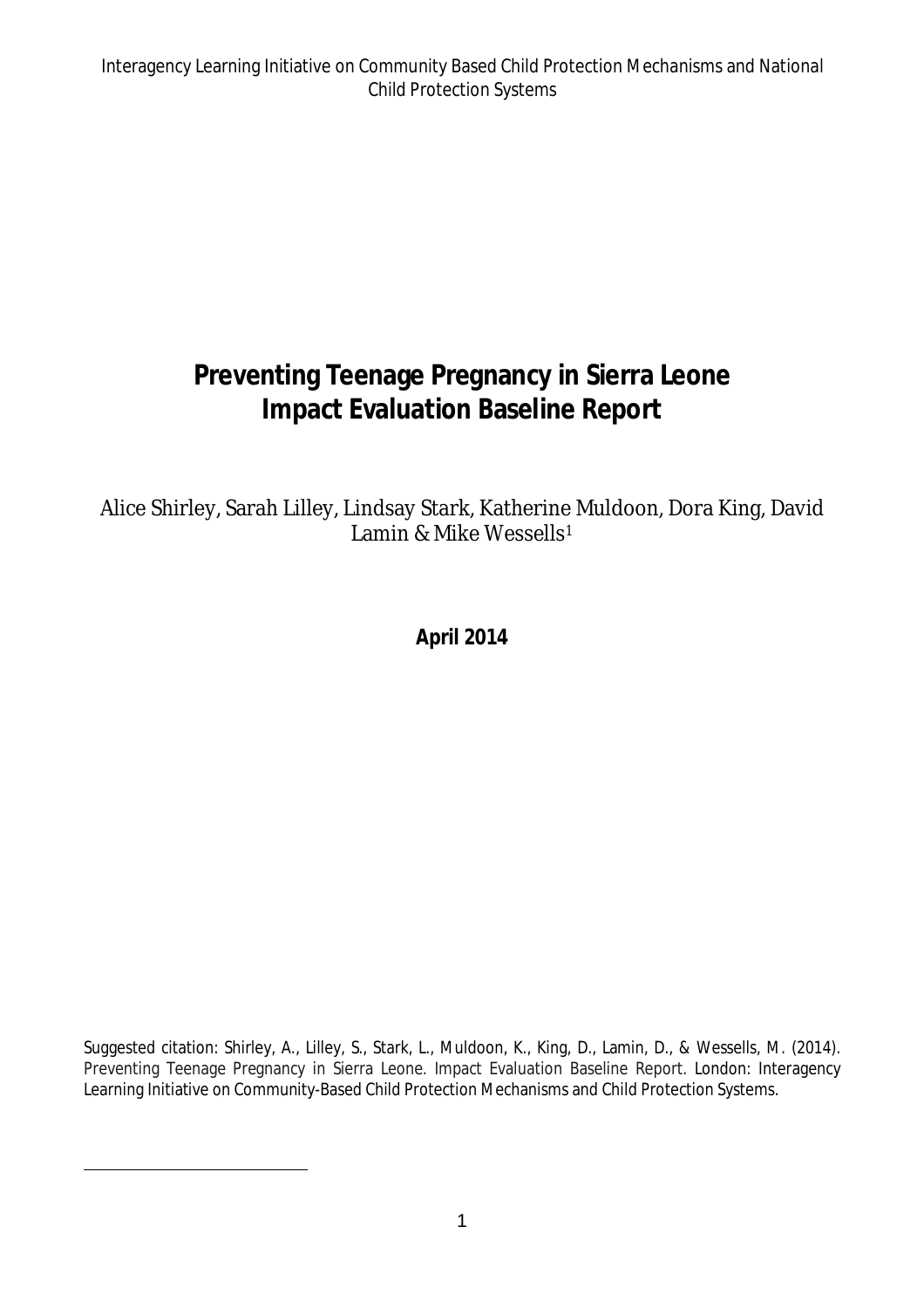### **Table of Contents**

| 1.                                                                                  |  |
|-------------------------------------------------------------------------------------|--|
|                                                                                     |  |
|                                                                                     |  |
|                                                                                     |  |
|                                                                                     |  |
|                                                                                     |  |
|                                                                                     |  |
|                                                                                     |  |
|                                                                                     |  |
|                                                                                     |  |
|                                                                                     |  |
|                                                                                     |  |
|                                                                                     |  |
|                                                                                     |  |
|                                                                                     |  |
|                                                                                     |  |
| 4.2 Knowledge, attitudes and intentions relating to contraception and pregnancy  16 |  |
|                                                                                     |  |
|                                                                                     |  |
|                                                                                     |  |
|                                                                                     |  |
|                                                                                     |  |
|                                                                                     |  |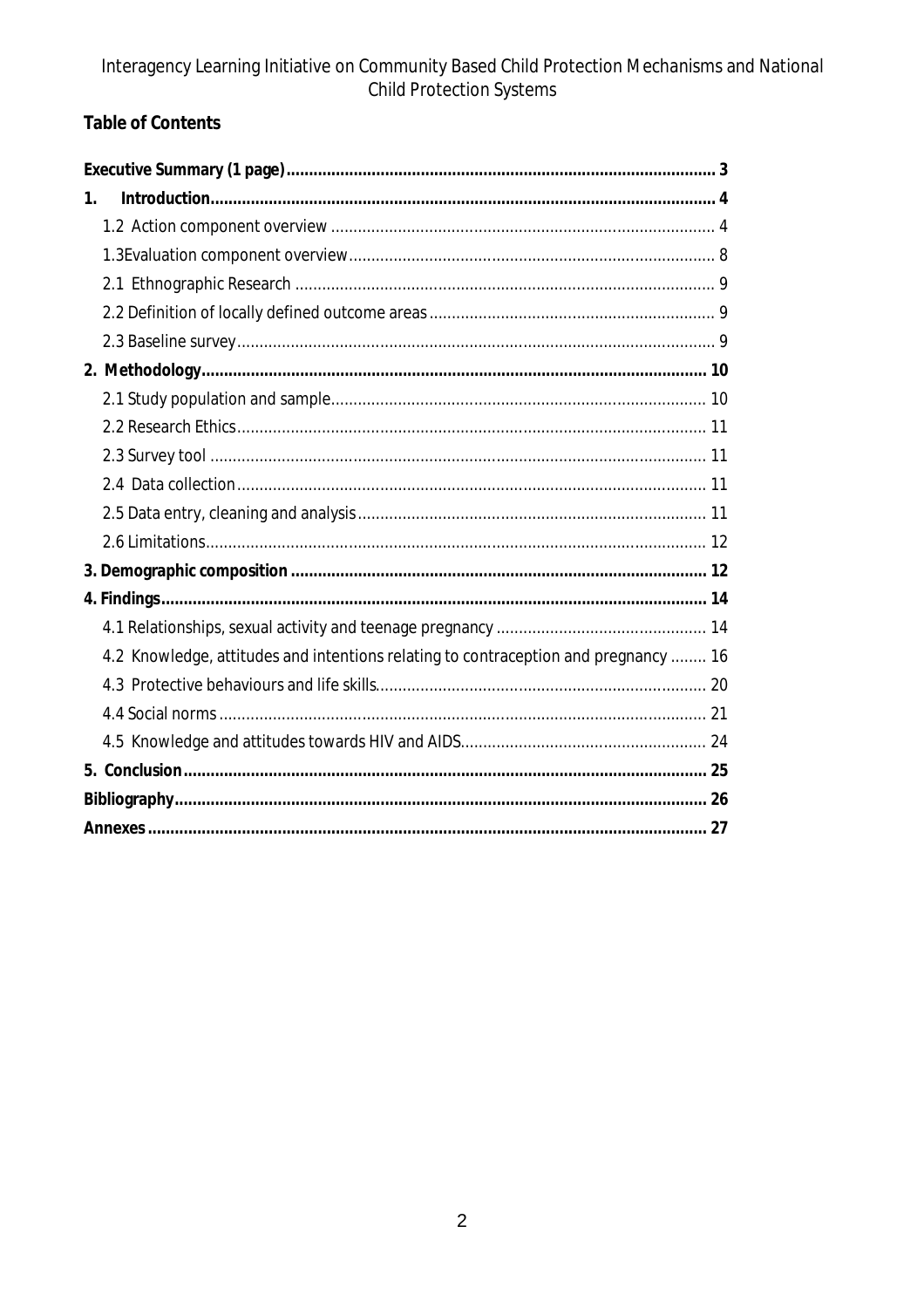### **Executive Summary**

The Inter-agency Learning Initiative aims to improve the protection of children by strengthening communitybased child protection mechanisms (CBCPMs) and their linkages with government actors, while at the same time generating robust evidence of the impact of this approach on children's protection and well-being outcomes. The initiative was established in 2009, by a group of child protection agencies in response to the limited evidence base on what works to strengthen community response to protect children (Wessells, 2009).

The initiative is a multi-year project which involves action research in Sierra Leone and Kenya and aims specifically to strengthen the practice of child protection. The initiative includes an action component wherein communities decide how to improve their CBCPMs by strengthening their linkages with more formal, government led aspects of the child protection system and the wider national child protection system. This is complemented by an evaluation component which is measuring the impact of the action component on children's risk and well-being outcomes.

The communities selected as the first intervention groups in Sierra Leone decided to develop activities aimed at reducing the incidence of teenage pregnancy. This report presents the findings from a an intervention specific baseline study which examined attitudes, behaviours and norms related to teenage pregnancy, contraception and sexual reproductive health of 360 young people between the ages of 13 and 19. The report combines the results of this complementary baseline with some of the findings from the original baseline study for the initiative, which included some questions on sexual behaviour and pregnancy. Findings are presented for both the comparison and intervention groups as well as for the Bombali and Moyamba districts.

The findings of the study indicate that at baseline, young people in both comparison and intervention communities do have some knowledge about sexual and reproductive health, with the majority (84.7% of girls and 86.5% of boys) able to demonstrate knowledge of the risks of teenage pregnancy and more than two thirds (65%) able to list ways of avoiding pregnancy. The majority of young people also reported that they and their peers do not want girls to become pregnant.

Many teenagers demonstrated knowledge about contraception and how to avoid pregnancy but they also believed that contraception could have harmful effects such as reducing fertility at a later stage in life. Over two thirds of teenagers in both the comparison and intervention groups thought that this was the case.

Despite high rates of teenage pregnancy recorded in the original baseline study, during the intervention survey, just over half (54.8%) of sexually active teenagers in the intervention group said that they planned to use condoms compared to 43.8% of the comparison group. However less than half of young people reported that people in their village have ready access to condoms.

The findings of the intervention survey also highlight the existence of certain norms which may influence individual behaviour despite knowledge and attitudes conducive to avoiding sex and pregnancy. Over a third of teenagers said that they were fearful of ridicule or criticism when asking partners to use condoms and around 20% of the intervention and comparison groups thought that 'people expected teenage girls to have sex even if they do not want to'.

The findings of the intervention baseline survey and subsequent data collection exercises will be analysed within a social norms framework in order to track shifts in individual, as well as group attitudes and behaviour. It is expected that attitudes, intentions and social conducive to avoiding early sex and pregnancy become more pronounced in the intervention group over time.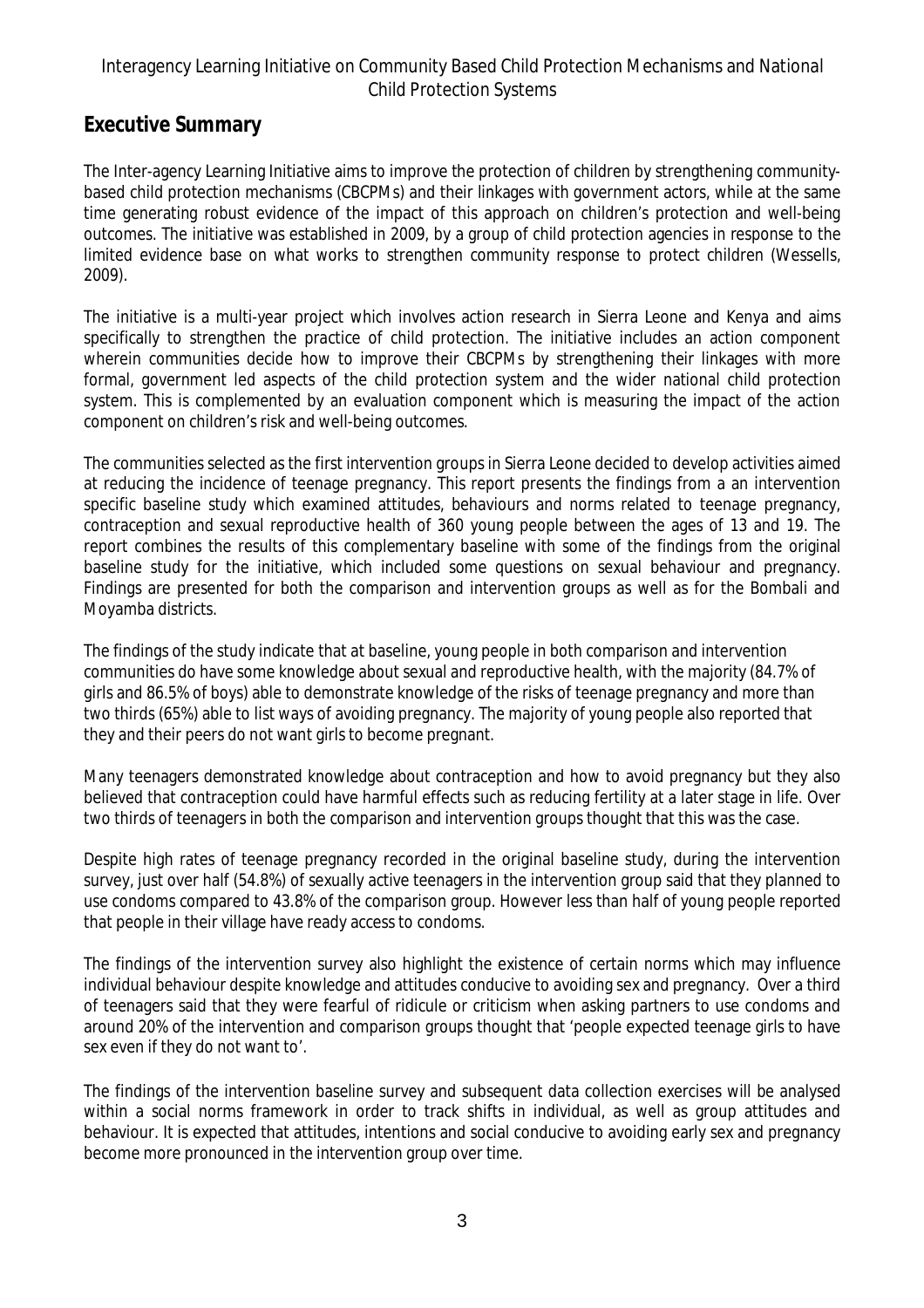### **1. Introduction**

Children in Sierra Leone, as in many other countries around the world, face significant harms to their wellbeing and development caused by violence, abuse, neglect and exploitation. Local people and communities are at the forefront of efforts to address and prevent these harms and are often the front line of response to protect children. Despite significant resources invested by the humanitarian community in supporting communities to protect their children, there is little evidence about what works to strengthen community responses, and furthermore about how to strengthen linkages between communities and government, as part of a more effective national child protection system.

### **1.1 The Inter-Agency Learning Initiative**

The Inter-agency Learning Initiative aims to improve the protection of children by strengthening communitybased child protection mechanisms and their linkages with government actors, while at the same time generating robust evidence of the impact of this approach on children's protection and well-being outcomes. The initiative was established in 2009, by a group of child protection agencies in response to the limited evidence base on what works to strengthen community response to protect children (Wessells, 2009).

The aim of the initiative is to learn about how communities protect children and the role of community based child protection mechanisms (CBCPMs) in this, and to generate a robust evidence base on the effectiveness of different community-driven strengthening interventions that enable CBCPM capacities to prevent and respond appropriately and effectively to child protection issues.

The initiative is a multi-year project which involves action research in Sierra Leone and Kenya and aims specifically to strengthen the practice of child protection. The initiative includes an action component wherein communities decide how to improve their CBCPMs by strengthening their linkages with more formal, government led aspects of the child protection system and the wider national child protection system. This is complemented by an evaluation component which is measuring the impact of the action component on children's risk and well-being outcomes. The baseline for the initiative was carried out in two stages (see section 2.3 for more details). The first baseline exercise collected data on a broad range of child protection risks and demographic variables, while the second baseline collected data on teenage pregnancy and related behaviour, expectations and intentions of young people. This report presents the findings from the second baseline (referred to as the intervention baseline), which are specific to the community-driven intervention work in Sierra Leone<sup>2</sup>.

### **1.2 Action component overview**

In a systematic literature review that was undertaken during an early stage of the inter-agency learning initiative, community ownership was found to be primary among seven key factors driving the effectiveness of CBCPMs (Wessells, 2009). In contexts where CBCPMs were owned and driven by local people, they were more active, appeared to have greater impact, and were more likely to be sustained once external funding and support had finished. Conversely, CBCPMs that had been established by an NGO or other external agency were less likely to be very active and often stopped working once the support was gone. A second key factor of effectiveness appeared to be the quality of linkages between communities and the available government services and structures. In many contexts, including Sierra Leone, it was found that linkages between communities and government-led systems are very weak, and that as a result local people are working virtually alone to prevent and respond to child protection issues. In contexts where linkages were

 $\overline{\phantom{a}}$  $^2$ Other reports from previous phases of the action research in Sierra Leone and Kenya are available from the Community Child Protection Exchange at www.childprotectionforum.org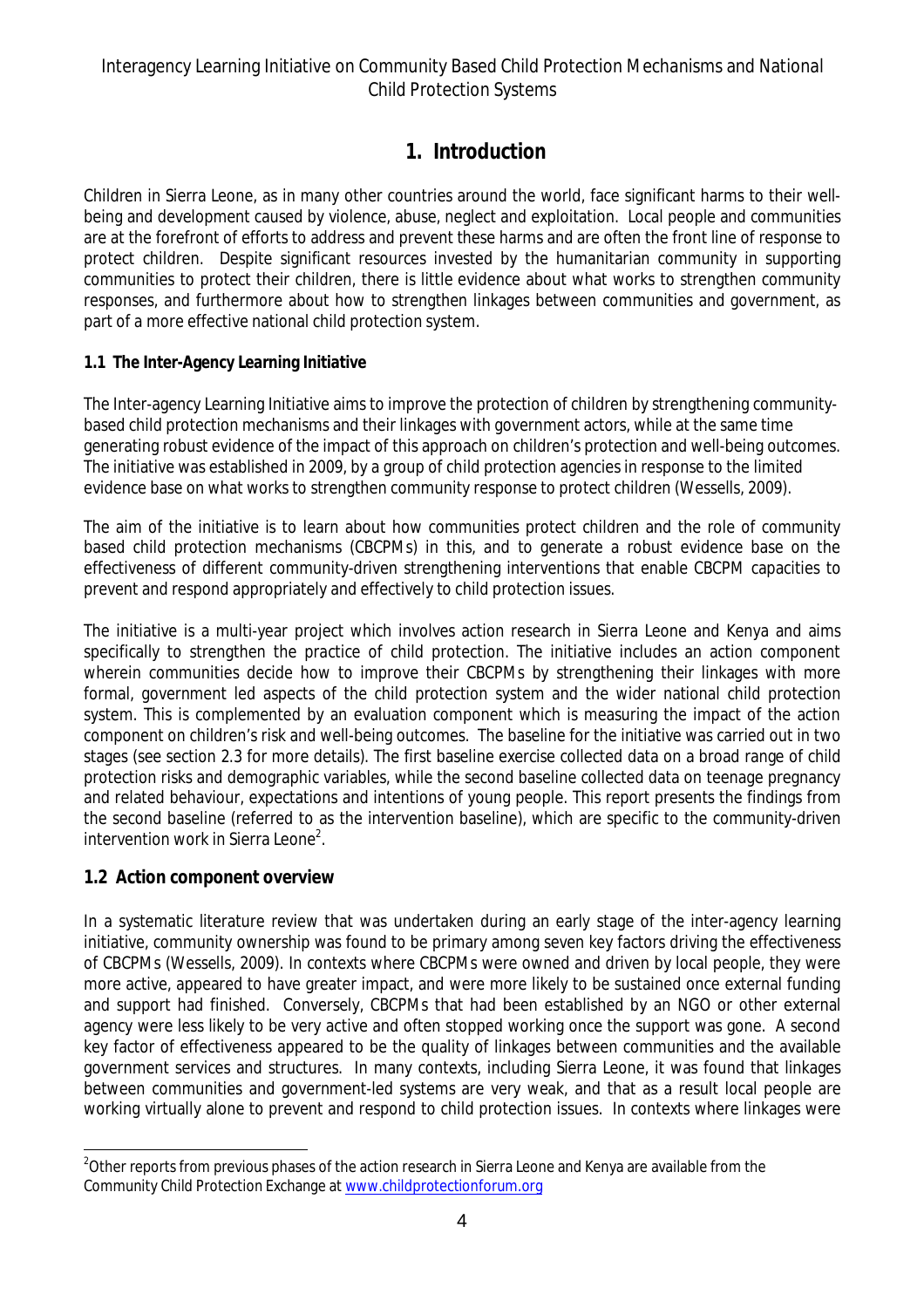stronger, action to protect children appeared to be more effective, demonstrating a better functioning child protection system with different actors working together.

The action component of the initiative builds directly on this learning and aims to improve the protection of children through a community-driven process that strengthens community ownership and also develops the linkages between CBCPMs and formal system actors. The target group for the action component are children and adults in six rural villages in Sierra Leone. <sup>3</sup> In each of Moyamba and Bombali Districts, three villages, which were located in the same Chiefdom, formed an intervention cluster.

The community driven action component began with a process of inclusive planning in each intervention cluster. As discussed below, the findings from the ethnographic phase were fed back to the villages, and this stimulated collective reflection and discussion about which were the priority issues for the community and what community members should do to improve the situation of children. To enable more detailed and inclusive planning, Sierra Leonean facilitators were hired to live in and work with communities and help them to choose which child protection issue they wanted to address by means of a community-driven intervention that linked community mechanisms with District level government actors. Inclusive planning was facilitated by an inter-village planning task force that included children and adults who had been elected by their communities. At village level, planning discussions occurred in open community meetings and also in discussions of sub-groups of teenage girls, teenage boys, adult women, adult men, and elders. Also, home visits enabled people who were unable to attend public meetings to give inputs into the planning. The village level discussions informed the discussions of the inter-village task force, and vice versa. This circular process continued over a period of several months until agreement was reached on a child protection issue that could be addressed through a linking intervention. In tandem with these discussions, senior Sierra Leonean advisors and the facilitators worked with various District Government and formal system actors to build interest in collaborating with the communities and take stock of the feasibility of addressing various issues under discussion.

Both intervention clusters selected teenage pregnancy as their priority issue to be addressed. Continued discussions via the inter-village task force and local villages developed an intervention model that included three elements:

- (1) family planning, including the use of contraceptives,
- (2) sexual and reproductive health education, and
- (3) life skills, including the ability to say 'No' to unwanted sex and to negotiate and plan sexual activity.

These elements are implemented through a dynamic process of community mobilization in which teenage girls and boys, parents, elders, and Chiefdom authorities all play key roles. Taking a bottom-up approach, the communities decided whether and how to link with government and NGO actors, both of whom proved to be willing partners. The District Ministry of Health provides the contraceptives and the training for local health staff to use them appropriately. Marie Stopes and Restless Development provide capacity building for community selected Peer Educators on family planning and sexual and reproductive health, respectively.

Community people drive the intervention, primarily through the Peer Educators, the inter-village task force, and the village implementation focal point, who reports regularly to local authorities. Youth Peer Educators model constructive behaviour and themselves decide how to create and communicate key messages. For example, they develop dramas (multiple vignettes) showing young couples making wise decisions about sexual activity or acting on impulse, with very different consequences. Afterwards, community members discuss the implications. The youth leaders play a key role in stimulating dialogue, reflection, and constructive problem-solving around the prevention of teenage pregnancy. Adults also play a key role.

 $\overline{a}$  $^3$  As discussed below, twelve villages participated in the study. Half of them were in an early intervention condition, whereas the other half were in a delayed intervention condition.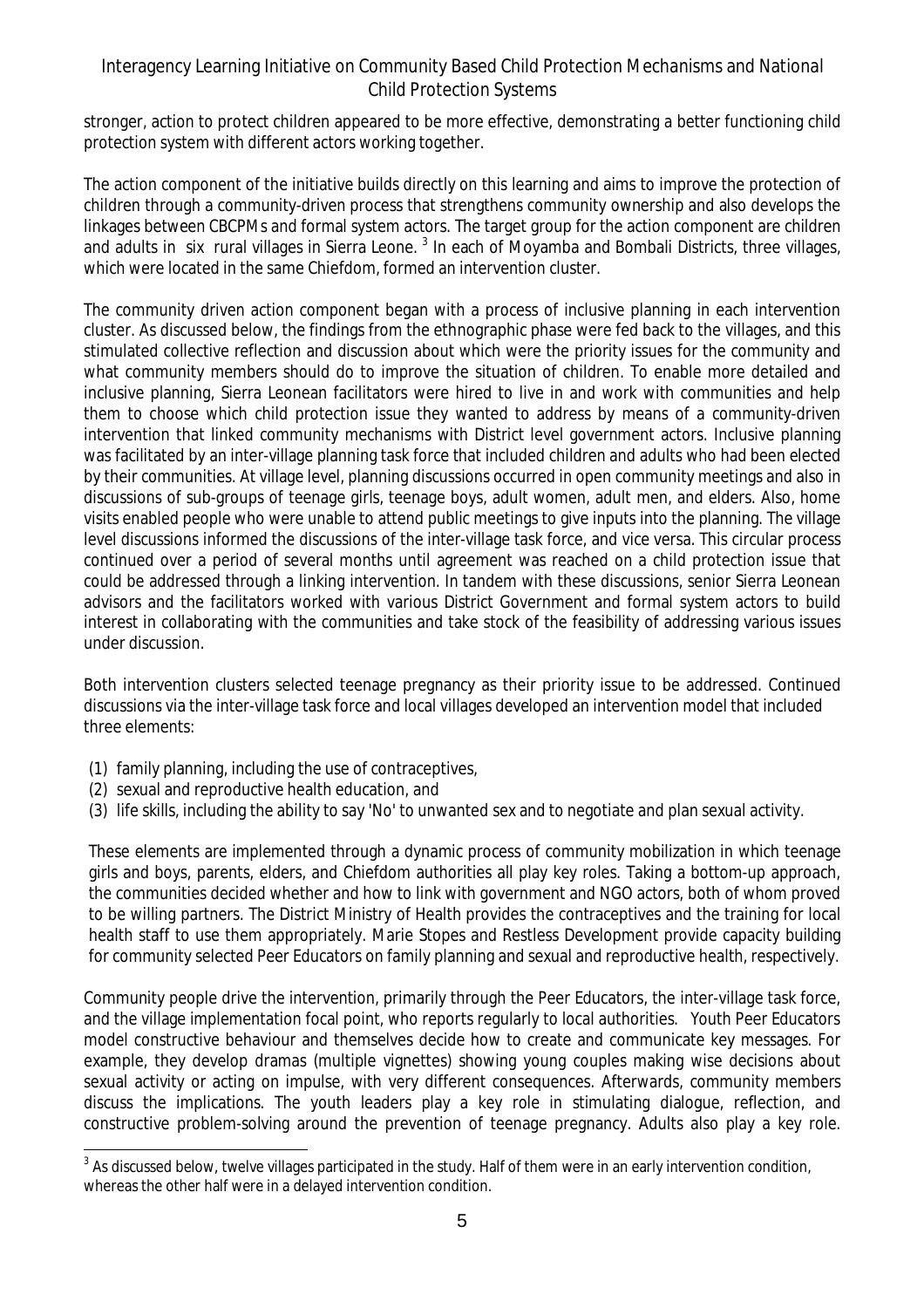Health staff, who are now invited regularly by communities to visit and speak at public meetings, help to educate, raise awareness, and advise on issues regarding sex, contraception, HIV and AIDS, and pregnancy prevention. Parents talk with their children about issues of puberty, sex, and pregnancy. Elders, Chiefdom authorities, and Mammy Queens, openly support the activities and encourage a spirit of collective mobilization. In essence, this is a social norms change approach that aims to reduce the rates of teenage pregnancy and unprotected sex, thereby supporting children's well-being and advancing the Sierra Leone National Strategy for the Reduction of Teenage Pregnancy 2013-2015.

The intervention theory of change is summarised in Diagram 1 below.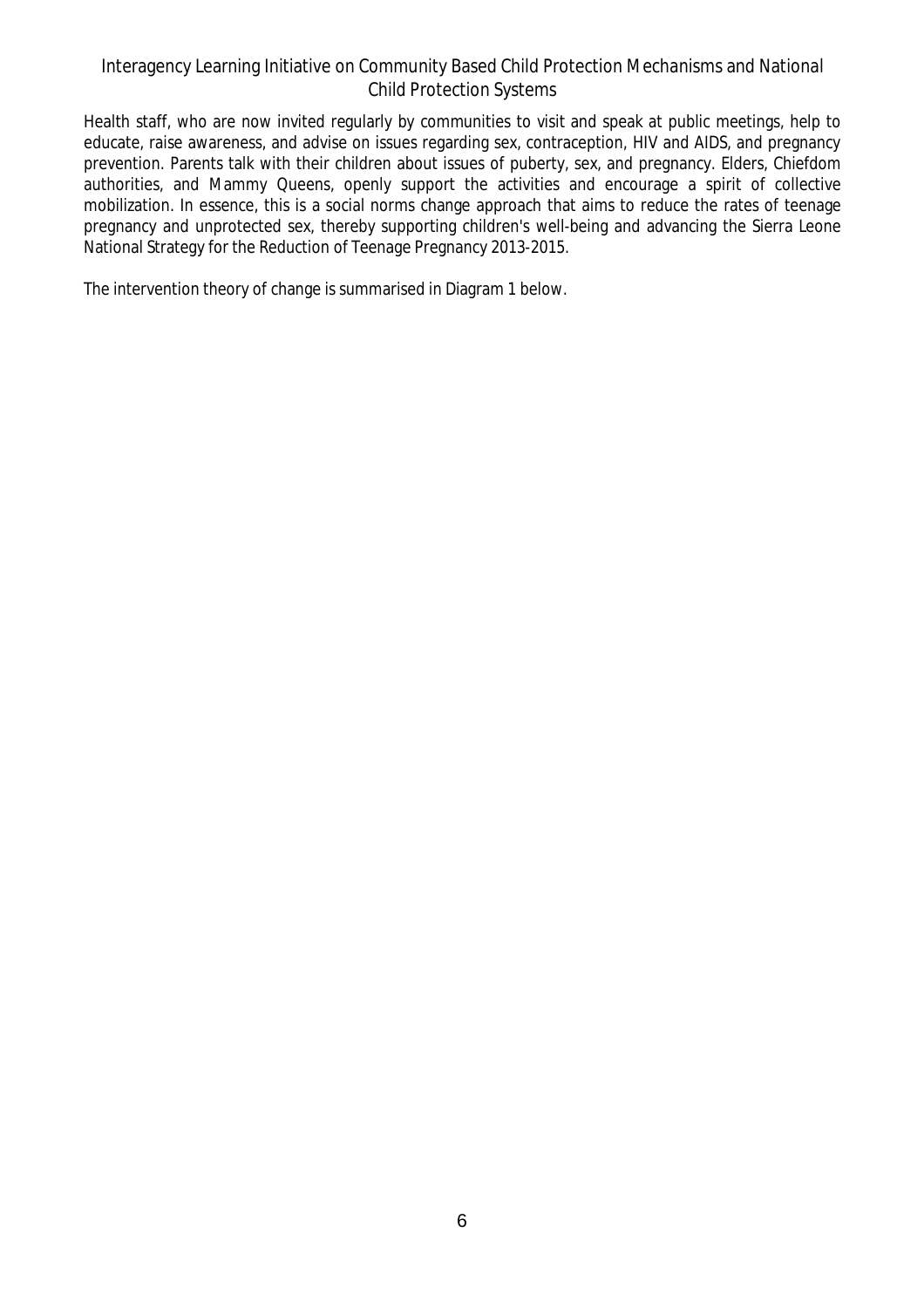**Figure 1. Theory of Change for the Intervention**

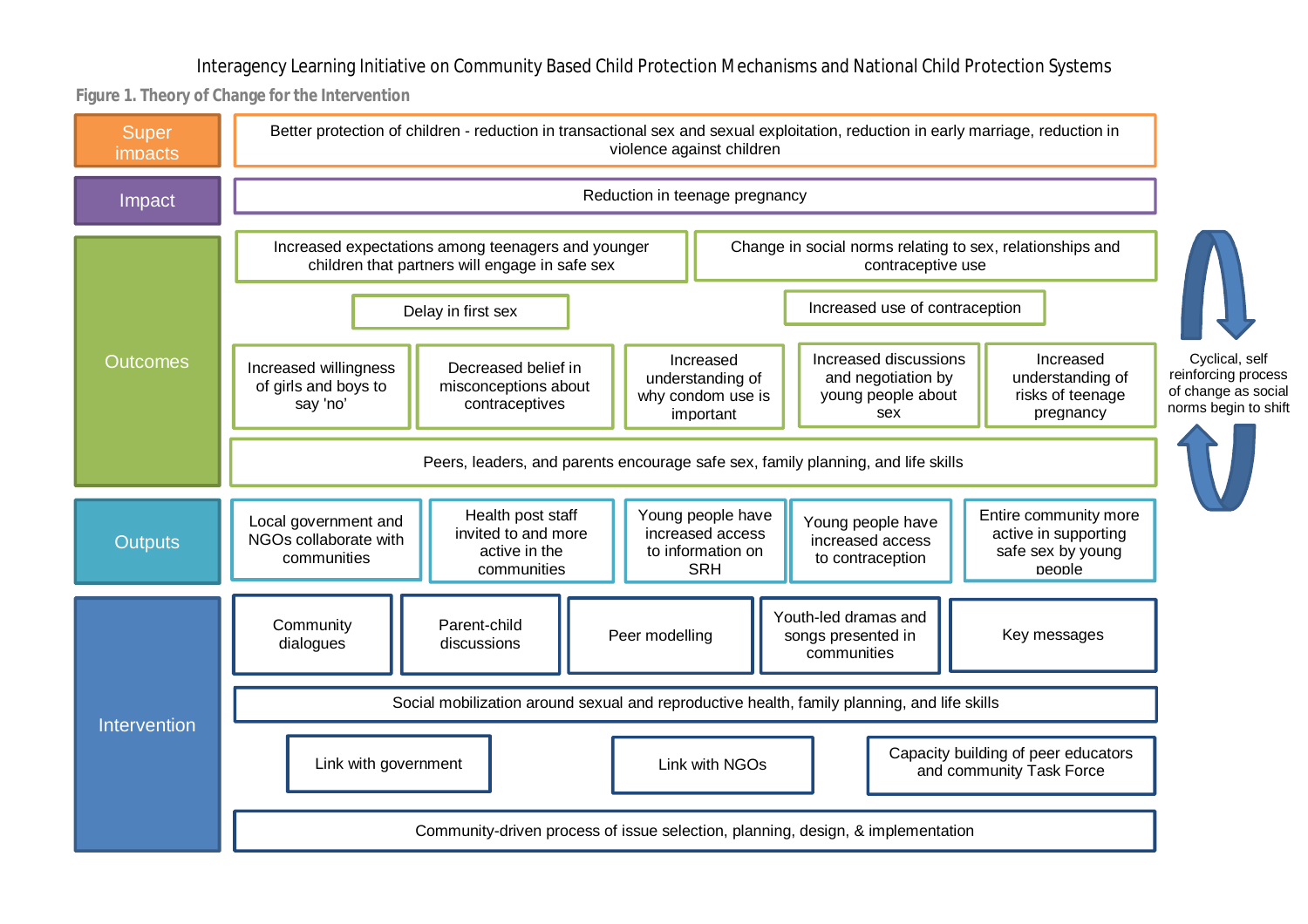### **1.3 Evaluation component overview**

The evaluation component of the project in Sierra Leone aims to answer the following question:

 Do community-driven child protection mechanisms that have strong linkages with the formal system reduce sexual abuse, exploitation and the incidence of teenage pregnancy

To address this question, the evaluation aims to assess the impact of the community-driven interventions on the incidence of teenage pregnancy, and also on a range of immediate and medium-term outcomes including change in young people's knowledge and attitudes towards contraception, access to and use of contraception, and social norms in the communities around sex, relationships and contraceptive use.

The evaluation has a quasi-experimental design and is part of an action research process with multiple phases, as shown in Figure 1.



**Figure 2: Multi-stage action research process**

The evaluation used a randomized cluster trial design. In the first phase of the research, two districts, Moyamba and Bombali, were selected through a consultative process as reflecting some of the ethno-linguistic and regional diversity within Sierra Leone. Two chiefdoms within each district which were comparable in many respects were then purposively selected and randomly assigned to be in the intervention or comparison arm of the study. Three villages from each chiefdom were selected and included in the study. This design allows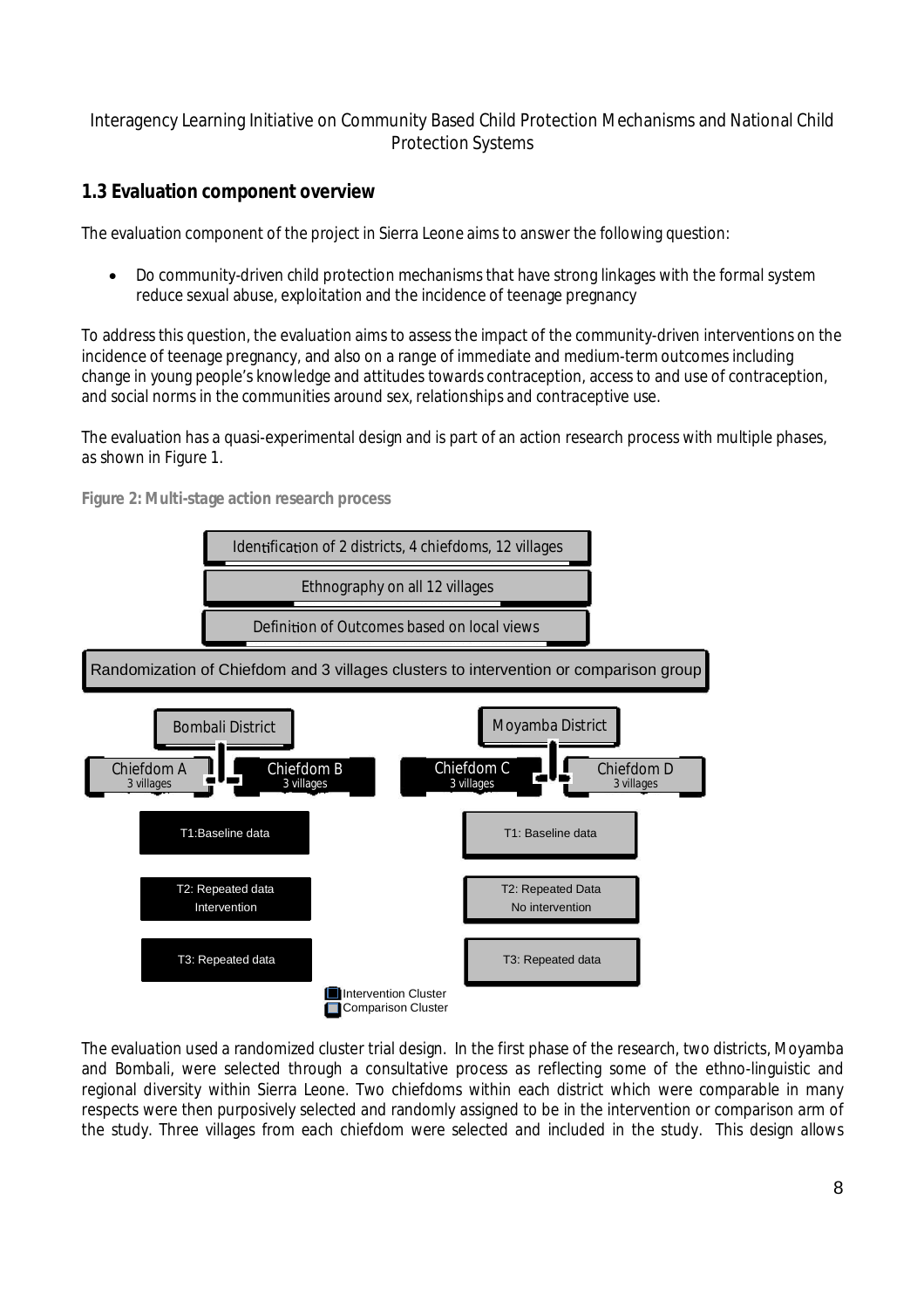findings from the cluster of three villages in one chiefdom to be compared to its matched cluster in chiefdom, enabling the analysis of attribution of change to the project interventions.

In order to measure change in children's outcomes the evaluation design includes a baseline (T1) and two follow up surveys with children aged 13-19 years. The first follow-up survey (T2) is undertaken 9 months after the start of the intervention and the second and final follow-up survey (T3) will take place 20 months after the start of the intervention.

### **2.1 Ethnographic Research**

The first phase of the action research process involved rapid ethnography in each village to learn about local people's understandings of childhood, child protection risks, local pathways of response to those risks, preventive factors, and linkages between community protection mechanisms and processes with those of the formal, government led aspects of the child protection system (Wessells, Lamin, King, Kostelny, Stark, & Lilley, 2012). The process of this phase, which involved local researchers living in the villages, was important because it built trust and rapport that was essential for the subsequent work. In addition, the findings of this phase were fed back to communities in a process that enabled collective reflection. The community members said that the research had captured accurately what they themselves saw as the main child protection problems, and they began on their own initiative to reflect on what they should do to address those problems. The fact that people defined the problems themselves and discussed how they might address them was an important foundation for the community-owned process that lay at the heart of the intervention, as discussed above.

#### **2.2 Definition of locally defined outcome areas**

In the next phase, the research team developed a contextually appropriate tool for measuring the risk and wellbeing outcomes for children. Using ethnographic and free-listing methods with a random sample of adults and young people (Stark, Wessells, King, Lamin, & Lilley (2012), the researchers identified locally defined outcome areas in regard to harms to children and children's well-being. Outcome areas of risk and wellbeing were also identified through international child rights standards such as the African Charter on the Rights and Welfare of the Child and the UN Convention on the Rights of the Child. Using these locally and internationally identified outcome areas, the researchers developed and field tested a survey instrument for measuring children's risk and well-being outcomes.

### **2.3 Baseline survey**

Due to the length of time that communities needed to develop an inclusive planning process, agree on a priority issue, and develop an action plan to address it, the baseline survey was undertaken in two parts. The first baseline survey was undertaken from February-March 2012 (before communities had identified teenage pregnancy as the focus issue) and collected information on the full range of child protection issues that had been identified from the ethnographic research and outcomes definition activities (Stark et al., 2013). This reflected a public health approach of collecting population based data on children's risk and well-being outcomes. The baseline survey was administered by trained national researchers across all twelve project villages. Going door to door, the research team conducted a census of 530 children between the ages of 13-17 years across the 12 villages. Because age verification proved to be operationally challenging, the upper age limit was raised to 19 years.

The second part of the baseline survey, which is the focus of this report, was undertaken from February-March 2013 (once communities had identified teenage pregnancy as the focus issue) and collected data specifically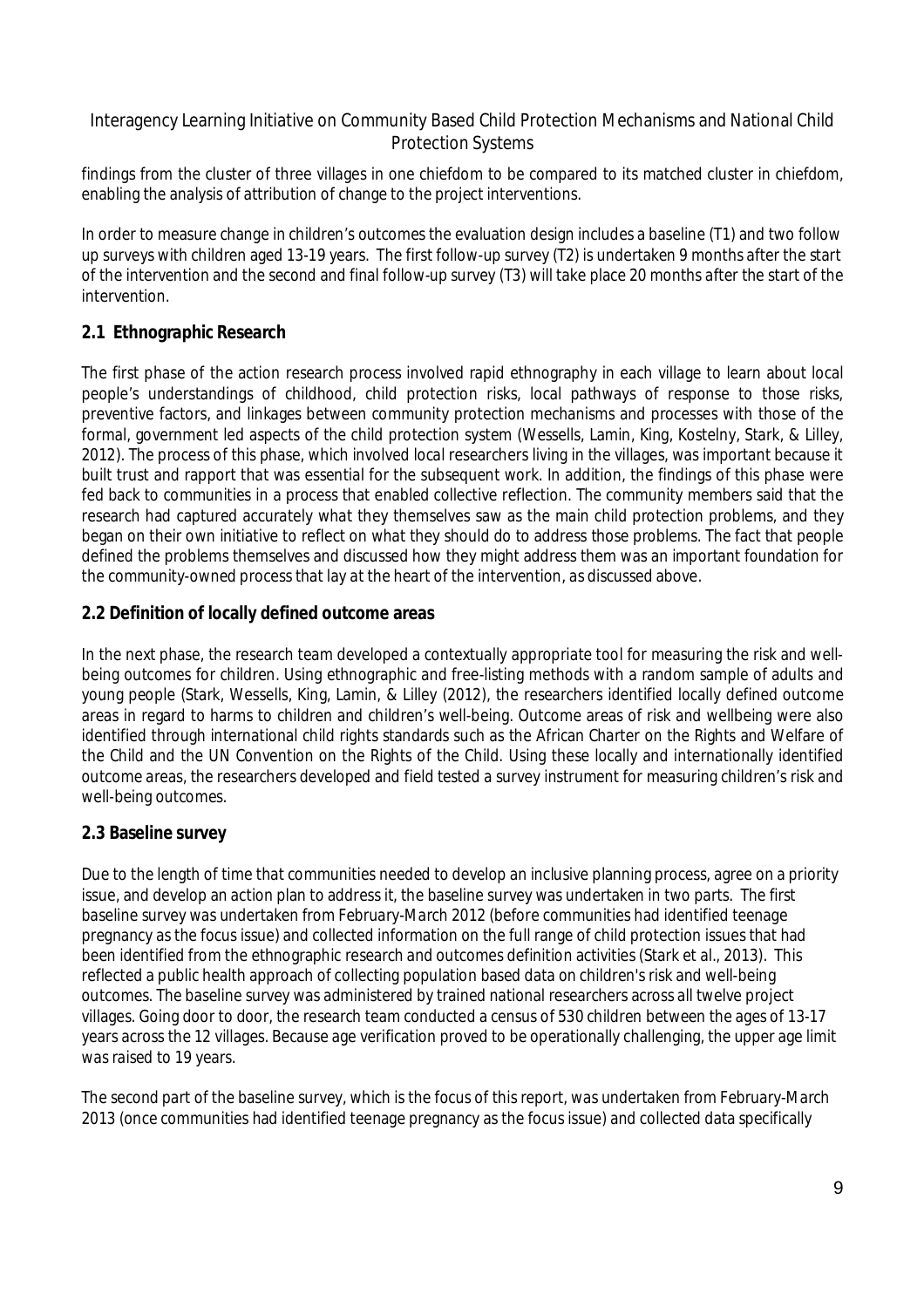related to teenage pregnancy, including knowledge and attitudes towards contraception and pregnancy in line with the activities that communities had planned.

The project and evaluation timeline is presented in the table below.

| <b>Activity</b>                                      | <b>Start date</b> | <b>End date</b>   |
|------------------------------------------------------|-------------------|-------------------|
| Ethnographic research                                | January 2011      | April 2011        |
| Definition of locally defined outcome areas          | May 2011          | <b>July 2011</b>  |
| T1: Baseline survey (Baseline 1)                     | February 2012     | <b>March 2012</b> |
| Process of community dialogue to identify priority   | April 2012        | December 2012     |
| child protection issue and develop action plan       |                   |                   |
| T1: Intervention baseline survey (Baseline 2)        | February 2013     | <b>March 2013</b> |
| Community-driven activities and activities to        | Staggered         | November 2013     |
| strengthen linkages with formal system with external | between           |                   |
| facilitation and support                             | February and      |                   |
|                                                      | <b>July 2013</b>  |                   |
| T2: 9 month follow-up survey                         | November 2013     | December 2013     |
| Continuation of community-driven activities with     |                   |                   |
| phasing out of external facilitation                 |                   |                   |
| T3: 20 month follow up survey                        | November 2014     | December 2014     |

**Table 1: Project and evaluation timeline**

### **2. Methodology**

The intervention baseline study built upon the previous phases of the action research, particularly the first baseline survey. The objective was to collect additional baseline information pertaining to knowledge, attitudes, behaviours, and social norms in relation to contraception and teenage pregnancy since the communities had selected teenage pregnancy as their focus issue. This study completed the baseline dataset against which the impact of the locally developed intervention described above will be assessed.

### **2.1 Study population and sample**

The aim was to find and interview all 530 young people across the twelve villages who participated in the original baseline survey using tracing information that had been collected at that time. For the tracing process, the two community facilitators first visited each village to hold community discussions about the purpose of the upcoming survey and to start locating children for interview using the tracing information. The facilitators shared information with the young people about when the research team would be coming to the village so that they could be available for interview. Upon arrival in each village, the research team located the young people, completed the care-giver and child consent process and then checked young people's identity using the tracing information before starting the interview. It was not possible to find all children from the original baseline survey, however, as many had moved away from the villages, in particular to larger towns to attend secondary school.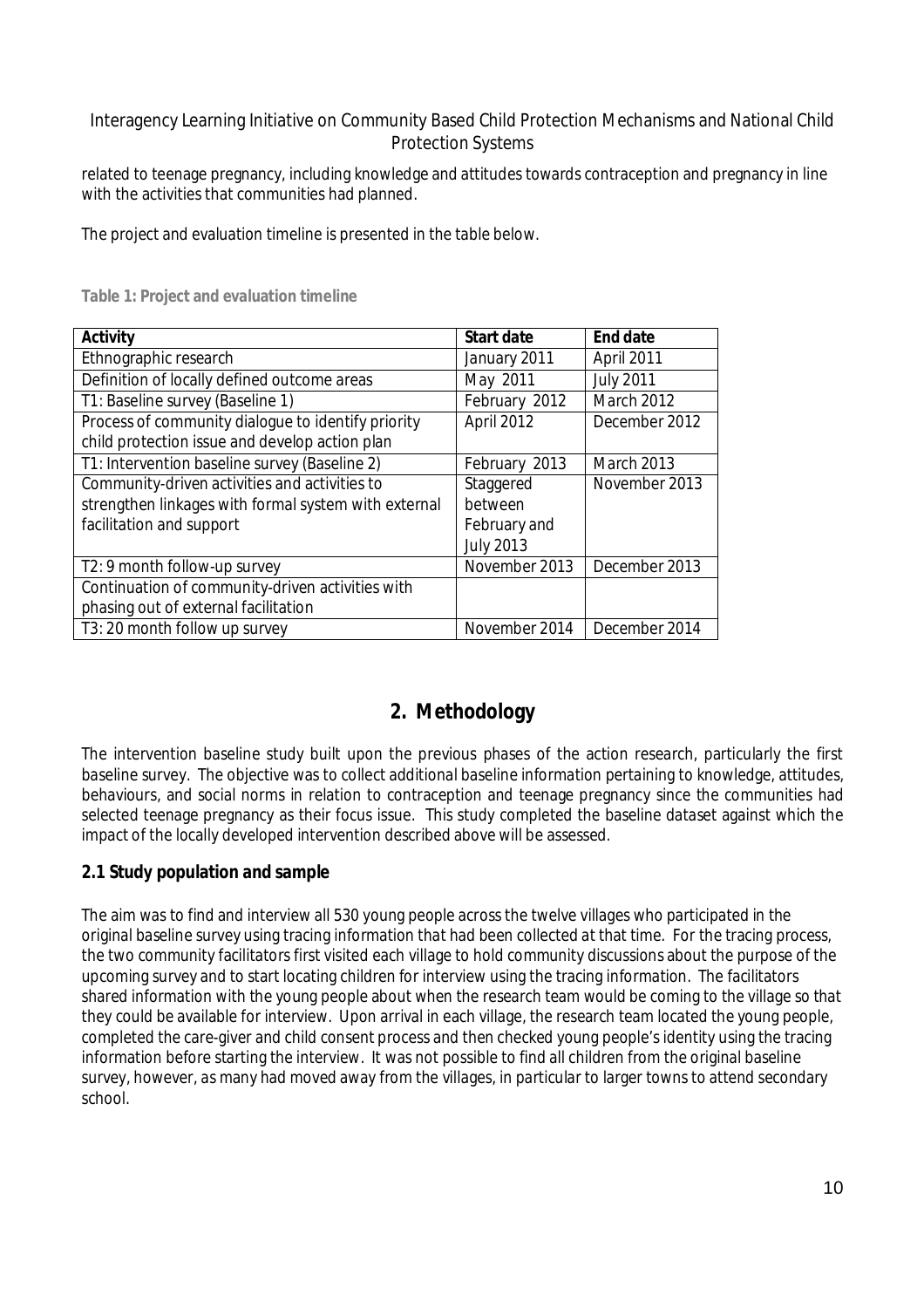### **2.2 Research Ethics**

The intervention baseline survey was subject to the same ethical considerations and protocols as the original baseline survey. Consent forms for the young person and their care-giver were developed based on those used in the original baseline survey. At the time of completion, personal data on the respondents were recovered on a detachable cover sheet which was then removed, leaving only a unique identification number on each questionnaire. Questionnaires were stored separately from the identifying information and only authorised members of staff had access to this.

### **2.3 Survey tool**

The intervention baseline survey tool built on the first baseline which had already collected information on young people's relationship status, sexual activity, incidence of teenage pregnancy and use of contraception, as well as other child protection outcomes. A survey tool for 13-19 years olds was therefore developed for the intervention baseline containing 30 questions which provided additional information specifically linked to the community intervention. The intervention baseline survey tool collected data on:

- personal demographics (age, sex, religion, ethnicity)
- respondent's sleeping location for the past two weeks
- knowledge and attitudes towards contraception, abortion and HIV and AIDS
- access to contraception and information about sex, relationships, pregnancy and contraception
- peer and community expectations and intentions regarding sex, contraceptive use, and teenage pregnancy
- experience of participating in the survey

The survey tool was translated and used in Krio and took on average 30-40 minutes to administer. The tool was piloted for one day in a neighbourhood of Freetown before being finalised and used in the project communities.

### **2.4 Data collection**

Data collection was carried out through the administration of a seven page questionnaire by trained interviewers. Interviewers used a conversational interviewing technique, probing and providing additional explanations to interviewees when necessary. Data collection took place between 24 February and 2 March 2013 and was conducted by seven researchers, four of whom had been involved in the original baseline survey. The researchers were organised into two teams, one working in Moyamba and the other in Bombali. The Moyamba team was led by David Lamin (UNICEF) and the Bombali team was led by the Lead National Researcher, Dora King. The researchers participated in two days of training on the tool in Freetown before piloting and data collection. Data quality control procedures were established for the fieldwork. In both teams, the national lead researcher and team leader reviewed every completed survey form to check for completeness and accuracy so that any errors could be followed up and quickly corrected.

### **2.5 Data entry, cleaning and analysis**

At the end of the data collection process, the completed paper survey forms were taken to Columbia University in the US for data entry and analysis. The data was entered into an excel spreadsheet and cleaned to remove incomplete records. Once cleaned the intervention baseline dataset was merged with the original baseline survey dataset using Stata. Individual records were merged using a unique ID code for each respondent and then the merge was checked using village, sex, age, religion and ethnicity variables.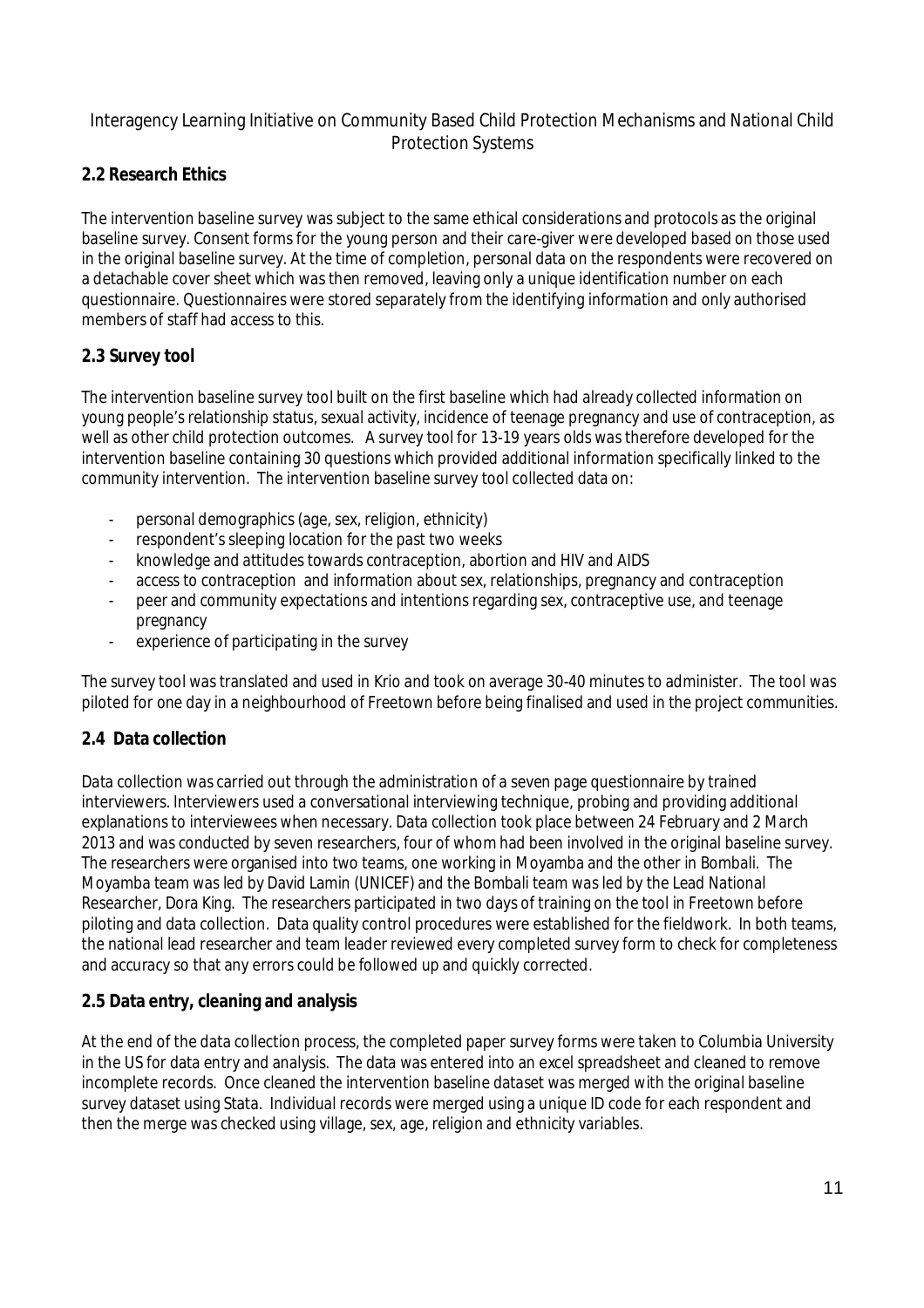Data analysis was conducted using Stata and included descriptive analysis and significance testing across the intervention and comparison clusters. The study design calls for little to no significant differences between the comparison and intervention clusters within each district at baseline stage. For example, in order to assess whether the upcoming intervention affects knowledge regarding birth control, each group (intervention and comparison) should ideally have similar knowledge levels before the intervention. For this reason, this report documents any significant differences that were observed between the intervention and comparison clusters at the baseline measurement period, before the intervention had begun.

### **2.6 Limitations**

While every effort was made to locate children from the original baseline, this was not always possible. A total of 360 teenagers were interviewed as part of the intervention baseline, of whom only 321 could be matched as original respondents. This represents just over 60% of the original cohort of 530 respondents. However, analysis comparing the demographic composition of respondents in the original baseline and the intervention baseline shows strong similarity, giving confidence that the findings of the intervention baseline are representative of the whole cohort.

There were also some differences recorded in relation to children's reported ages at original baseline compared with the intervention baseline, with some children reporting ages significantly higher than in the previous survey, over and above the one year gap to be expected between the surveys. This is perhaps unsurprising though as many teenagers in the original baseline study found it difficult to pinpoint their exact age and were not in possession of formal identity documents.

The one year gap between the original baseline survey and the intervention survey means that some degree of change in young people's knowledge, attitudes and outcomes might already have occurred, particularly in the intervention clusters where the project facilitators had been working during the year supporting community discussion and action planning. It is possible that this process of community dialogue was itself already having some impact on the young people.

Some of the results of the survey may also be influenced by the sensitive nature of the topics discussed with teenagers. While most of the questions in the intervention baseline did not ask the teenagers directly about their sexual behaviour, they were asked to report on their beliefs or perceptions in relation to sexual practices, pregnancy and contraception. The high proportion of "don't know" responses to some of these questions (up to 46% 4 in some cases) may suggest that some of the teenagers may have felt uncomfortable answering. However this could also be interpreted as a way of expressing a lack of knowledge or a lack of a clearly defined opinion on certain issues.

### **3. Demographic composition**

A total of 360 young people aged 13-19 years participated in the intervention baseline study. This comparesto a total of 530 young people in the original baseline study. Table 1 displays the demographic characteristics of the respondents, comparing the intervention and comparison sites within and between each district. The median age of the group was 16 years. The demographic composition of the group of teenagers interviewed for the

 4 46.7% of teenagers in Moyamba responded "I don't know" to the question "*Do you agree or disagree: Most teenagers in this village expect to use condoms when having sex*".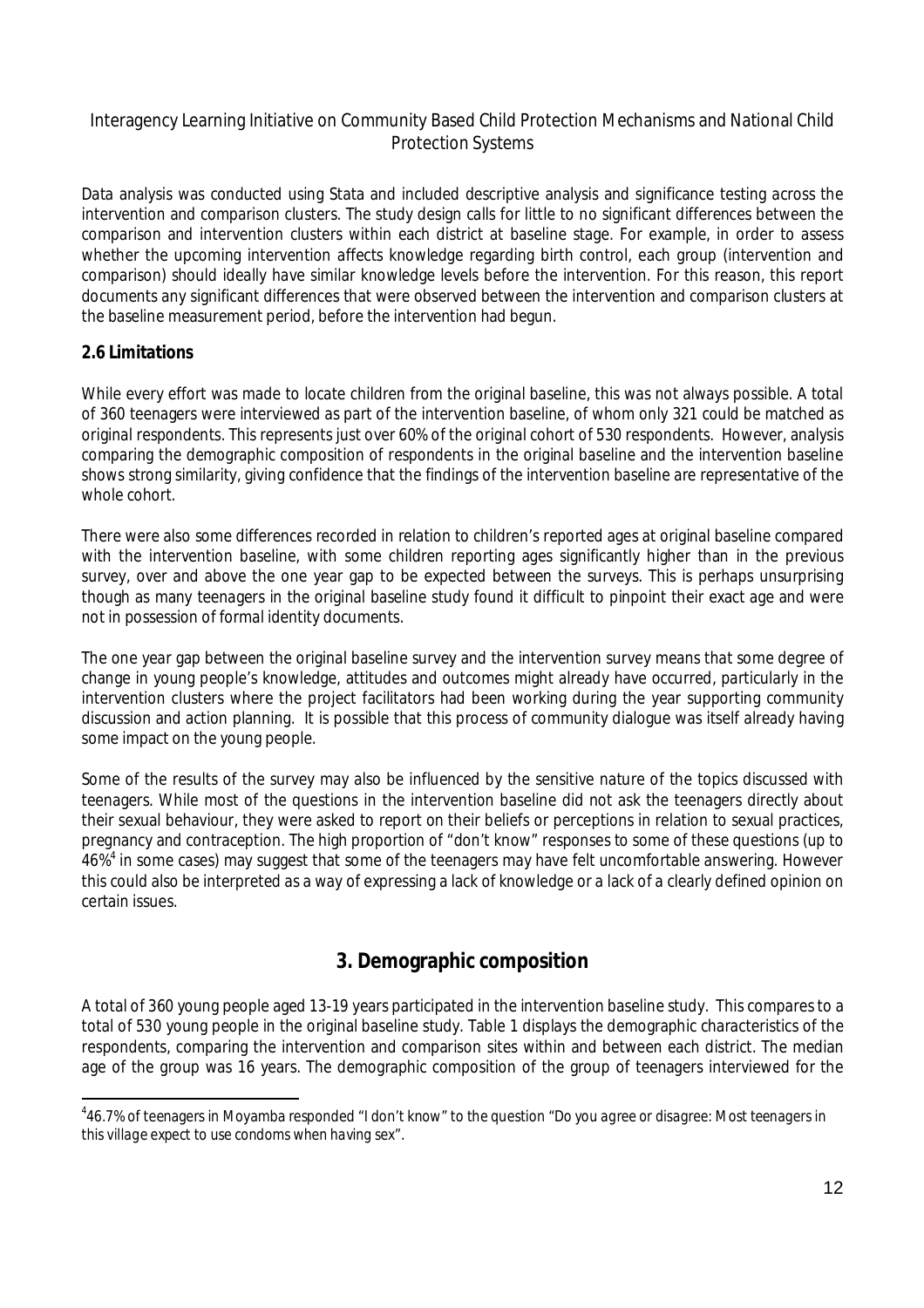intervention specific baseline was similar to the original baseline group, despite the difficulties in locating the entire cohort, giving some confidence that the information is representative.

The gender division of the group was not equal, with 53.7% being female and 46.3% being male. The predominant reported religion was Islam (53.3%) followed by Christian (46.4%). Participants were also asked what ethnic group their family belonged to. The most common response was Mende (46.4%), followed by Loko (43.4%). As noted in the original baseline survey, ethnic group differs across districts, which is evident in the high proportion of Loko in the Bombali clusters and Mende in the Moyamba clusters. There was also a small degree of overlap between ethnicities with two teenagers classifying themselves as Loko and Temne, and five as Temne and Mende.

At the time of the original baseline, almost half of the group described themselves as single, 40% had a boyfriend or girlfriend and 10% were married. Over 20% of the group had at least one child at that time.

**Table 2. Demographic Characteristics of the sample (n=360<sup>5</sup> ), stratified by district and the intervention and comparison sites**

|                                         |                | <b>Bombali</b> |              |                     | Moyamba        |              |                    |
|-----------------------------------------|----------------|----------------|--------------|---------------------|----------------|--------------|--------------------|
|                                         | Intervention   | Comparison     | <b>Total</b> | <b>Intervention</b> | Comparison     | <b>Total</b> | <b>Grand total</b> |
| Sex (n=354)                             |                |                |              |                     |                |              |                    |
| Female                                  | 54             | 35             | 89 (50.3%)   | 56                  | 45             | 101 (57.1%)  | 190 (53.7%)        |
| Male                                    | 49             | 39             | 88 (49.7%)   | 52                  | 24             | 76 (42.9%)   | 164 (46.3%)        |
| Religion (n=360)                        |                |                |              |                     |                |              |                    |
| Christian                               | 70             | 18             | 88 (49.4%)   | 63                  | 16             | 79 (43.4%)   | 167 (46.4%)        |
| Islam                                   | 34             | 56             | 90 (50.6%)   | 47                  | 55             | 102 (56.0%)  | 192 (53.3%)        |
| Other                                   | $\bf{0}$       | $\bf{0}$       | 0            | $\mathbf 0$         | 1              | $1(0.5\%)$   | $1(0.3\%)$         |
| Age years (median)                      | 16             | 16             | 16           | 15                  | 16             | 15           | 16 (12-20)         |
| <b>Ethnic Group6</b><br>$(n=364)$       |                |                |              |                     |                |              |                    |
| Loko                                    | 103            | 55             | 158 (87.3%)  | 0                   | 0              | $\mathbf{0}$ | 158 (43.4%)        |
| Temne                                   | $\overline{c}$ | 16             | 18 (9.94%)   | 9                   | $\mathbf{1}$   | 10(5.3%)     | 28 (7.6%)          |
| Mende                                   | 1              | $\mathbf{1}$   | $2(1.1\%)$   | 98                  | 69             | 167(88.8%    | 169 (46.4%)        |
| Susu                                    | $\pmb{0}$      | $\pmb{0}$      | $\theta$     | 2                   | 1              | 3(1.6%)      | 3(0.8%)            |
| Fullah                                  | $\pmb{0}$      | $\sqrt{2}$     | $2(1.1\%)$   | 0                   | 0              | $\theta$     | 2(0.5%)            |
| Other                                   | $\mathbf{0}$   | $\mathbf{1}$   | $1(0.6\%)$   | $\overline{2}$      | 1              | 3(1.6%)      | $4(1.1\%)$         |
| <b>Relationship status</b><br>$(n=321)$ |                |                |              |                     |                |              |                    |
| Single                                  | 37             | 25             | 62 (40.0%)   | 73                  | 24             | 97 (58.4%)   | 159 (49.5%)        |
| Boyfriend/ Girlfriend                   | 41             | 30             | 71 (45.8%)   | 28                  | 30             | 58 (34.9%)   | 129 (40.1%)        |
| Married                                 | 9              | 13             | 22(14.2%)    | 4                   | $\overline{7}$ | 11 (6.6%)    | 33 (10.3%)         |
| Children (n=320)                        |                |                |              |                     |                |              |                    |
| Yes                                     | 21             | $\overline{1}$ | 28(18.2%)    | 20                  | 17             | 37 (22.3%)   | 65 (20.3%)         |
| <b>No</b>                               | 65             | 61             | 126 (81.8%)  | 85                  | 44             | 129(77.7%)   | 255 (79.7%)        |
|                                         |                |                |              |                     |                |              |                    |

<sup>&</sup>lt;sup>5</sup> Where responses are analysed together with the original baseline findings only the cases where a match could be

established were included. This means that the number of respondents is reduced to 321.

<sup>&</sup>lt;sup>6</sup>% of responses not % of respondents (cases)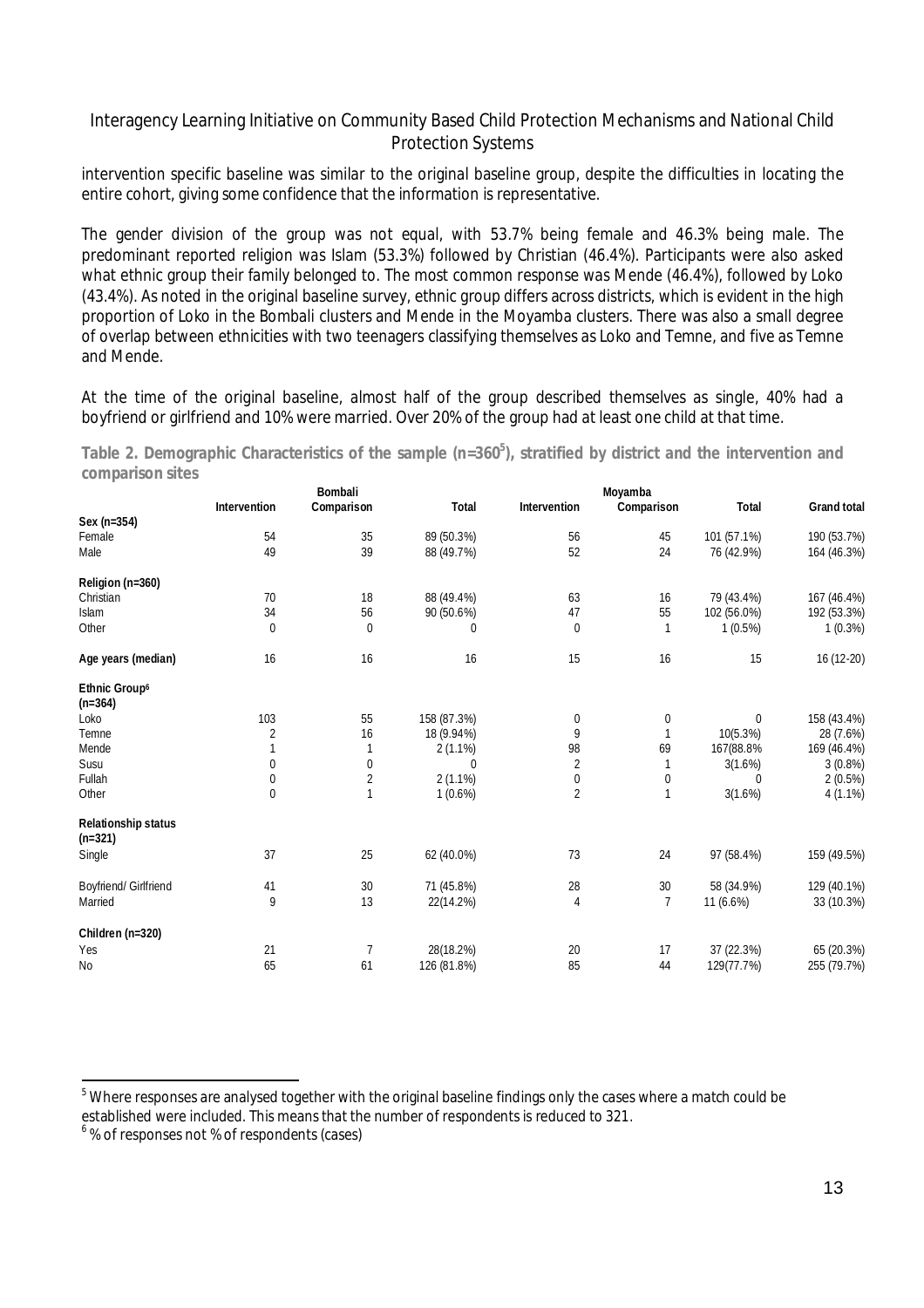### **4. Findings**

### **4.1 Relationships, sexual activity and teenage pregnancy**

#### **Nearly half of all young people were in relationships and sexually active**

Of the 525 young people who answered questions about their current relationships in the original baseline survey, 258 (49.3%) had reported having had a girlfriend or boyfriend in the preceding year. Also, 212 (40.5%) participants had reported that they were sexually active, regardless of whether they had a current girlfriend or boyfriend. Within the sample of 212 teenagers, more girls (56.6%) were sexually active compared to boys (43.4%).

#### **Some young people were sexually active by 13 years of age and 85% of 19 year olds were sexually active**

Nearly 10% (8.6%) of 13 and 14 years olds reported being sexually activity during the previous year. Figure 1 shows the proportion of sexually active boys and girls by age. With increased age, higher proportions of girls than boys report being sexually active , with the exception of 19 year olds.



**Figure 3.Proportion of sexually active boys and girls by age (n=212)**

#### **Over a third of all sexually active teenagers had become pregnant in the last year**

Within the year prior to the original baseline survey, 80 respondents had reported becoming pregnant or impregnating a sexual partner, resulting in a one-year period-prevalence of 37.7%, very high for such a young population. Of interest, out of the 80 participants who reported having a recent pregnancy, 17 were male, meaning that nearly 20% of sexually active boys had a partner who became pregnant. Generally, males are also less likely to know the pregnancy status of a sexual partner, so it is likely that the 20% figure underestimates the true prevalence.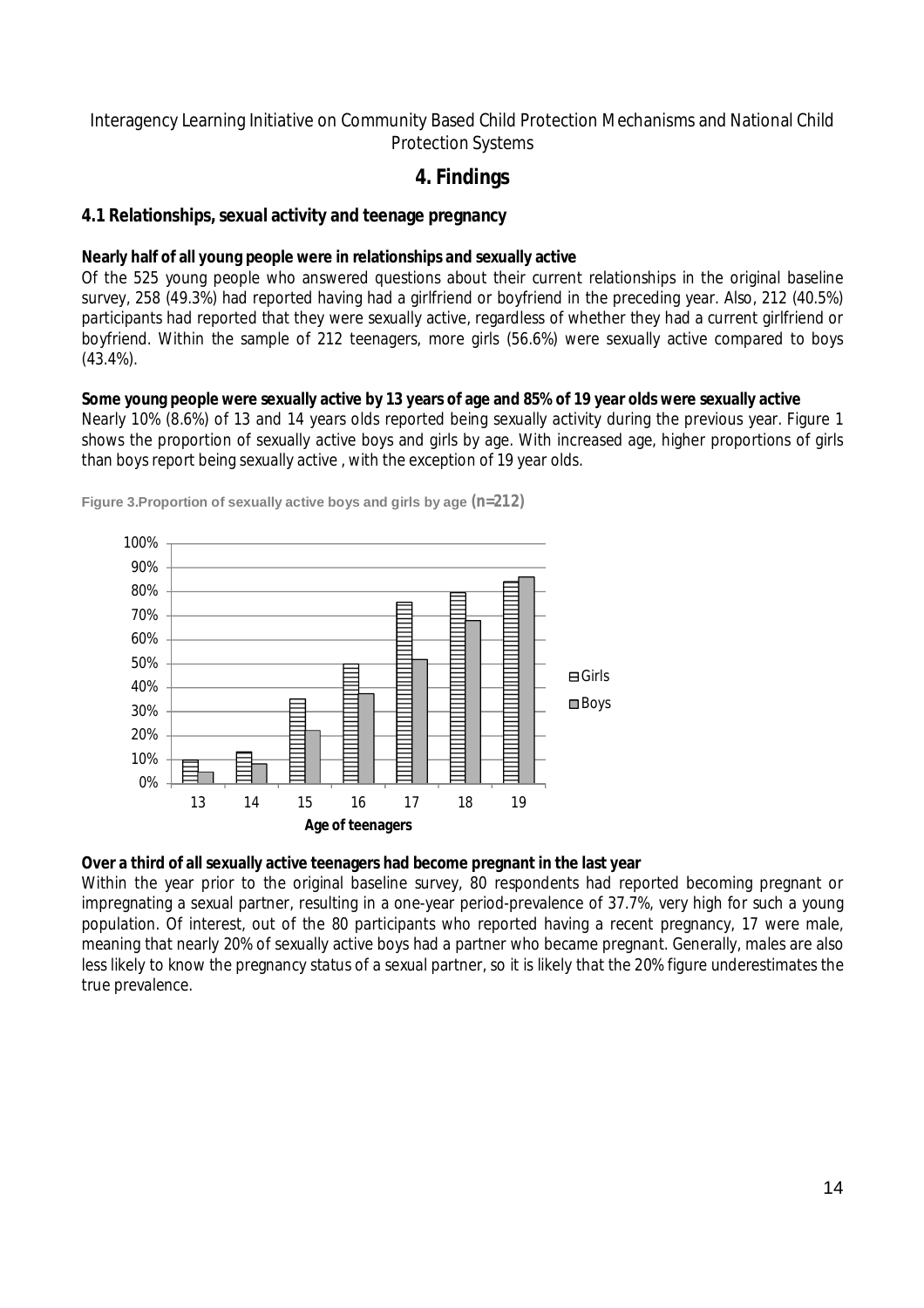

**Figure 4. Recent sexual activity and pregnancy in the past 12 months**

#### **Over half of sexually active teenagers aged 17-19 years had a pregnancy in the last year**

For young people in the survey aged 17, there were approximately equal numbers of sexually active girls with and without recent pregnancies. By 19 years three quarters (74%) of sexually active females in this study had been pregnant in the last 12 months. This very high percentage of teenage pregnancies among sexually active teenagers resonates with the findings of other research conducted in Sierra Leone (Government of Sierra Leone, 2013).

**Figure 5. Number of sexually active female teenagers in the original baseline group, disaggregated by age and pregnancy status (first baseline)**

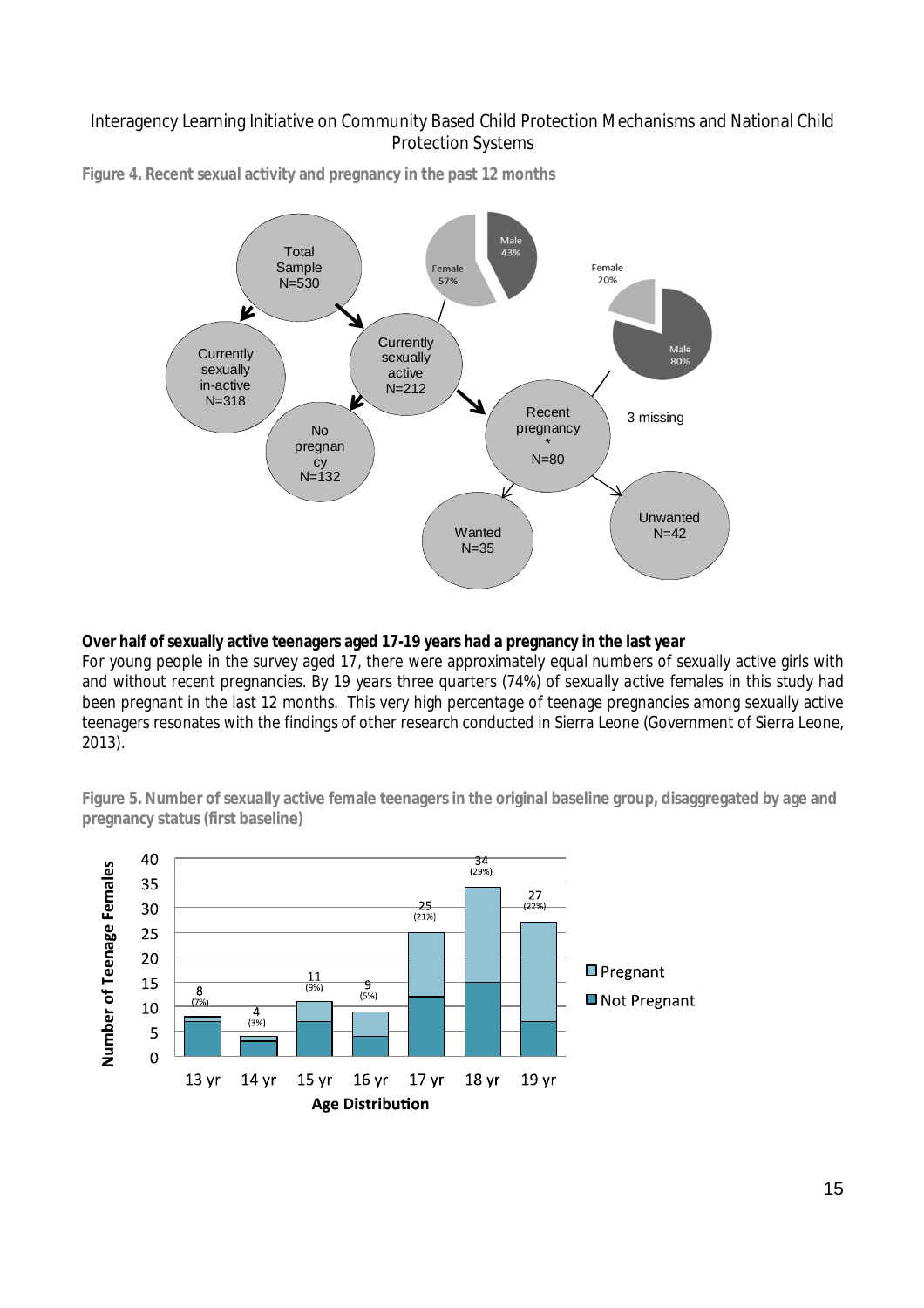A logistic regression that assessed the strength of association between pregnancy and age indicated that, for every additional year following sexual debut, there was a 50% increase in the odds of having had a recent pregnancy (OR=1.48, 95% CI: 1.17-1.88). Not attending school in the preceding year was also associated with a 4-fold increase in the odds of having had a recent pregnancy (OR=4.16, 95% CI: 1.85-9.38), suggesting a strong association between teen pregnancy and school drop-out $^7\!$ .

Among the most important findings from the first baseline survey, substantiated by previous phases of this research, are the risks associated with sexual activity among teenagers. Twenty-three percent of girls, and 50% of sexually active girls in this study had been pregnant in the past 12 months, some as young as 13 years. For each additional year of age, the females in this study had a 50% increase in the odds of becoming pregnant. By the age of 19 years, more than 75% of sexually active young women had been pregnant. These findings are consistent with the data from national surveys conducted in Sierra Leone showing that 34% of all pregnancies occur among teenage girls (Statistics, 2008), and that 26% of teenage girls between the ages of 15-19 years have already had a birth (MICS, 2010), with most of the births for children in that age range coming before the age of 18 years (UNFPA, 2011). National statistics also reveal that teenage mothers start having children at ages as young as 9 years, and 40% of maternal deaths occur as a result of teenage pregnancy (Government of Sierra Leone, 2013). In light of the severity of the problem of teenage pregnancy, it is encouraging that communities in the intervention clusters have selected this as the problem they seek to address in their subsequent intervention.

An important finding in the baseline study is that living with parents appeared to be protective against early sexual debut, yet once teenagers become sexually active, the sexual risk environment over-rode the protection afforded by living with parents. This finding suggests that parental protection by itself is not sufficient for addressing the multiplicity of sexual risks in teenagers' social environments and that other supportive measures are also important.

### **4.2 Knowledge, attitudes and intentions relating to contraception and pregnancy**

#### **Most young people know about the risks of teenage pregnancy and report that they and their peers don't want girls to become pregnant**

Over 85% (306) of those interviewed during the intervention survey thought that it was dangerous for a girl to get pregnant, with similar results for girls and boys (84.7% of girls and 86.5% of boys). When asked to name which specific risks or problems they were aware of in relation to teenage pregnancy, maternal death was the most frequently mentioned response, followed by still birth and a long and/or difficult labour.

A higher percentage of respondents in Bombali (93.8%) thought that it was dangerous for a girl to get pregnant compared to 76.4% in Moyamba, a difference that is statistically significant (p=0.000). The charts below compare answers to this question for Bombali and Moyamba.

  $7$  Calculations from the original baseline study.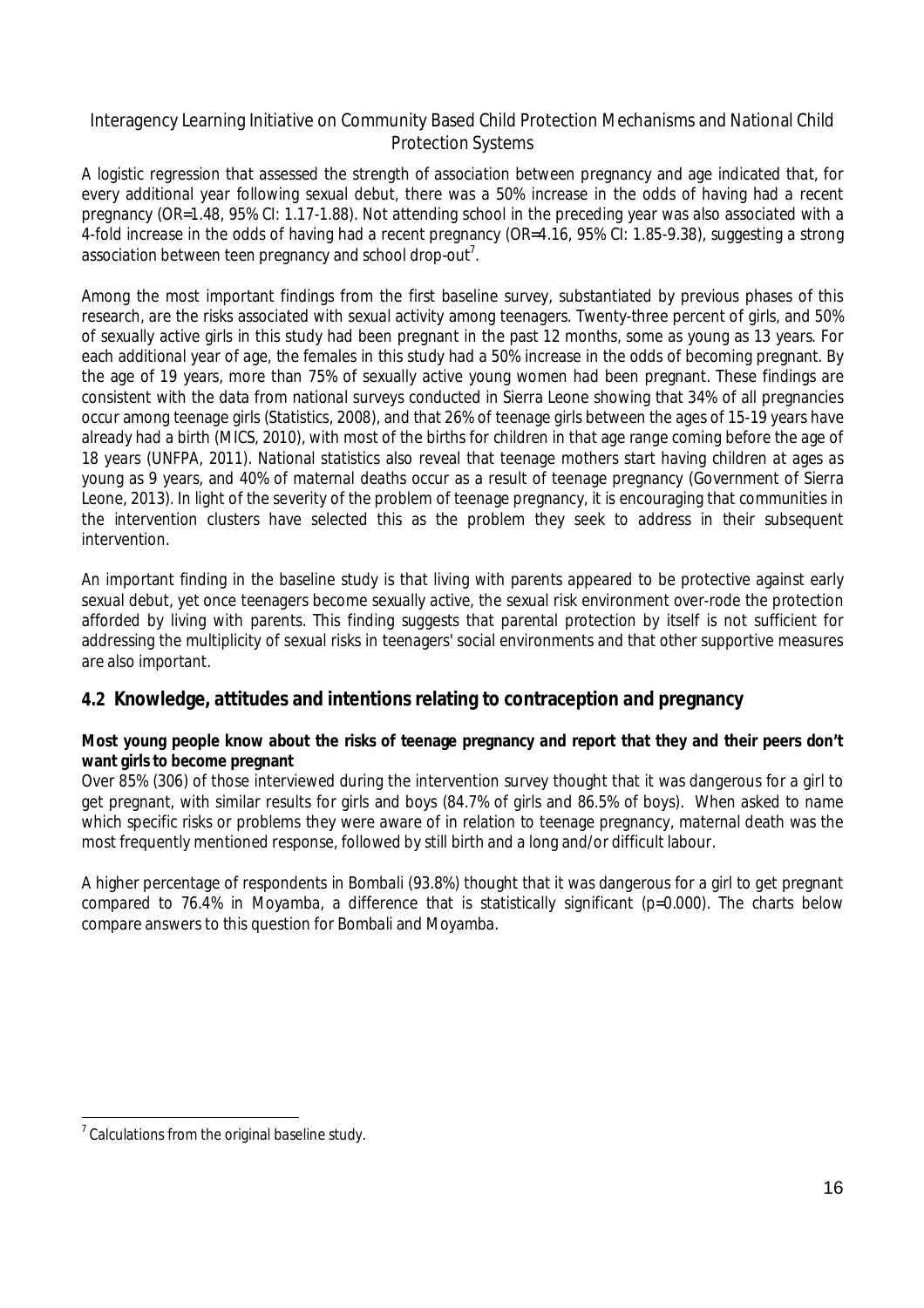**Figure 6. Knowledge of the risks of pregnancy**



When asked whether they agreed with the statement *"My close friends and I do not want girls to become pregnant"* results were similar with 89.3% Bombali and 68.7% in Moyamba strongly agreeing, however the difference between the two areas was found to be statistically significant (p=0.000). Differences between the intervention and comparison groups were minimal with 79.4% and 78.5% strongly agreeing respectively. There were also differences between girls and boys' answers to the question, with 77.2% of girls strongly agreeing or agreeing compared to 68.4% of boys.



**Figure 71. Attitudes towards teenage pregnancy**

These findings indicate that awareness regarding the dangers of teenage pregnancy is lower in Moyamba than in Bombali and that teenagers in Moyamba are not quite as strongly opposed to the idea of teenage pregnancy as in Bombali. While overall the findings appear to indicate a relatively high level of awareness of the dangers of teenage pregnancy and a desire for girls not to get pregnant, over 50% of the teenagers who were sexually active in the intervention survey group (52 out of 119) had been pregnant in the year prior to the original baseline, suggesting that this awareness alone does not translate into behaviour. The gap between attitudes and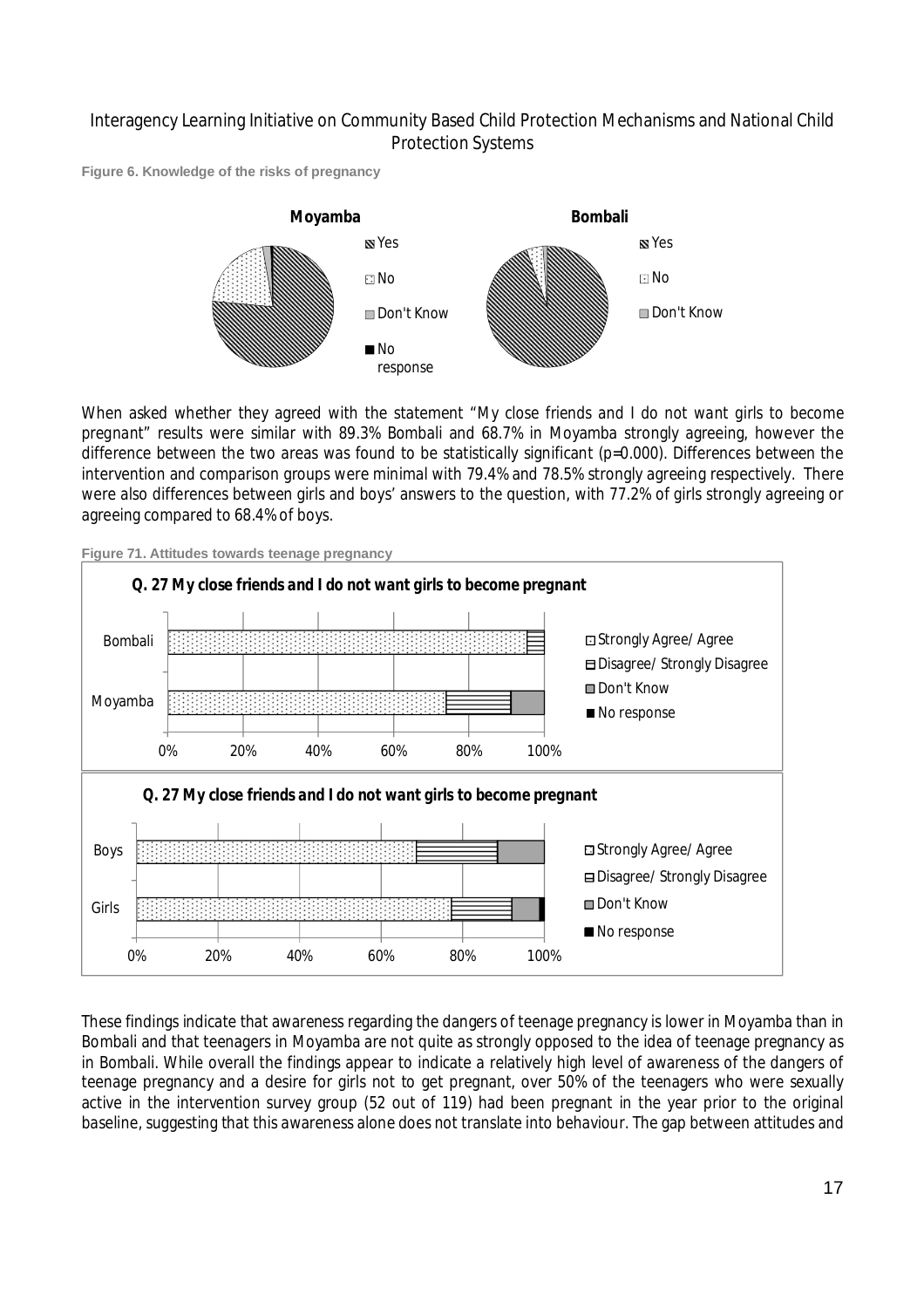behaviour has been well documented in the fields of psychology and sociology, e.g. Chaiklin (2011) and Wicker (1969). NGOs have also examined the discrepancies between expressed attitudes and observed behaviours or between knowledge and practices in behaviour change interventions, for example in hand washing (Coombes & J, 2010). The role that social norms play in affecting the relationship between attitudes and behaviour is also been examined (Liska, 1974) and sheds some light on to why attitudes are not a straightforward predictor of behaviour.

#### **Many teenagers do know something about contraception and how to avoid pregnancy**

Despite the high pregnancy rates recorded in the baseline survey, more than two thirds of (65%) of teenagers in the sample did know ways that people can avoid pregnancy. For the young people who did report knowing how to avoid pregnancy, the most commonly cited methods were the use of male condoms, injectables/ implants, contraceptive pills, and traditional medicine.

In Moyamba, significant differences between the intervention and the comparison clusters were observed for relationship status $^8$  (x<sup>2</sup>=7.51, p=0.023), sexual activity in the past year (x<sup>2</sup>=6.91, p=0.009), and contraception knowledge ( $\chi^2$ =6.01, p=0.014). In Bombali district, no significant differences were observed between the intervention and the comparison clusters.

#### **Many young people believe that contraception can have harmful effects**

Perceptions related to the use of contraceptives were further investigated during the intervention survey. When asked why it is important to use condoms when having sex, the most frequent response from teenagers was to reduce the risk of pregnancy, followed by reducing the risks of Sexually Transmitted Infection (STIs) and reducing the risk of contracting HIV. Girls and boys had similar ideas of why it was important to use condoms but a relatively high proportion of the respondents answered that they did not know (25%).

Commonly held beliefs about the negative effects of contraceptives were also tested during the study. When asked if they agreed with the following statement *"Do you agree or disagree: If a 15-year-old girl uses contraceptives such as pills or injections, she may have a hard time getting pregnant when she is 20 years old and want to become pregnant"*, 65.7% of teenagers in Bombali and 63.7% in Moyamba strongly agreed or agreed. Results were similar across intervention and comparison groups, with 67.8% and 62.6% strongly agreeing or agreeing respectively.

#### **Many teenagers say they plan to use condoms and believe that their peers do too**

The graph below shows the distribution of responses of the intervention group in relation to key questions about the use of condoms. We can see that just over half (54.8%) of sexually active teenagers in the intervention group agree or strongly agree that they plan to use condoms, compared to (43.8%) of the comparison group. Questions relating to intentions were included in the questionnaire as planned behaviour or intentions are thought to relate more closely to behaviour.

We can also see that teenagers in both groups think that their peers are likely to behave in similar ways to themselves. In the intervention group 54.8% agreed that they intend to use condoms while 59.7% expected that others would. In the comparison group 43.9% planned to use condoms and the same percentage thought that others would. During the course of the intervention these attitudes may shift, but we would expect the contrast

  $^8$  Data from the original baseline survey. This question was an open question. During data analysis responses were coded as 'married', 'having a boyfriend or girlfriend' or 'single'. Further sub categories specified whether the respondent was living with their boyfriend, girlfriend or spouse.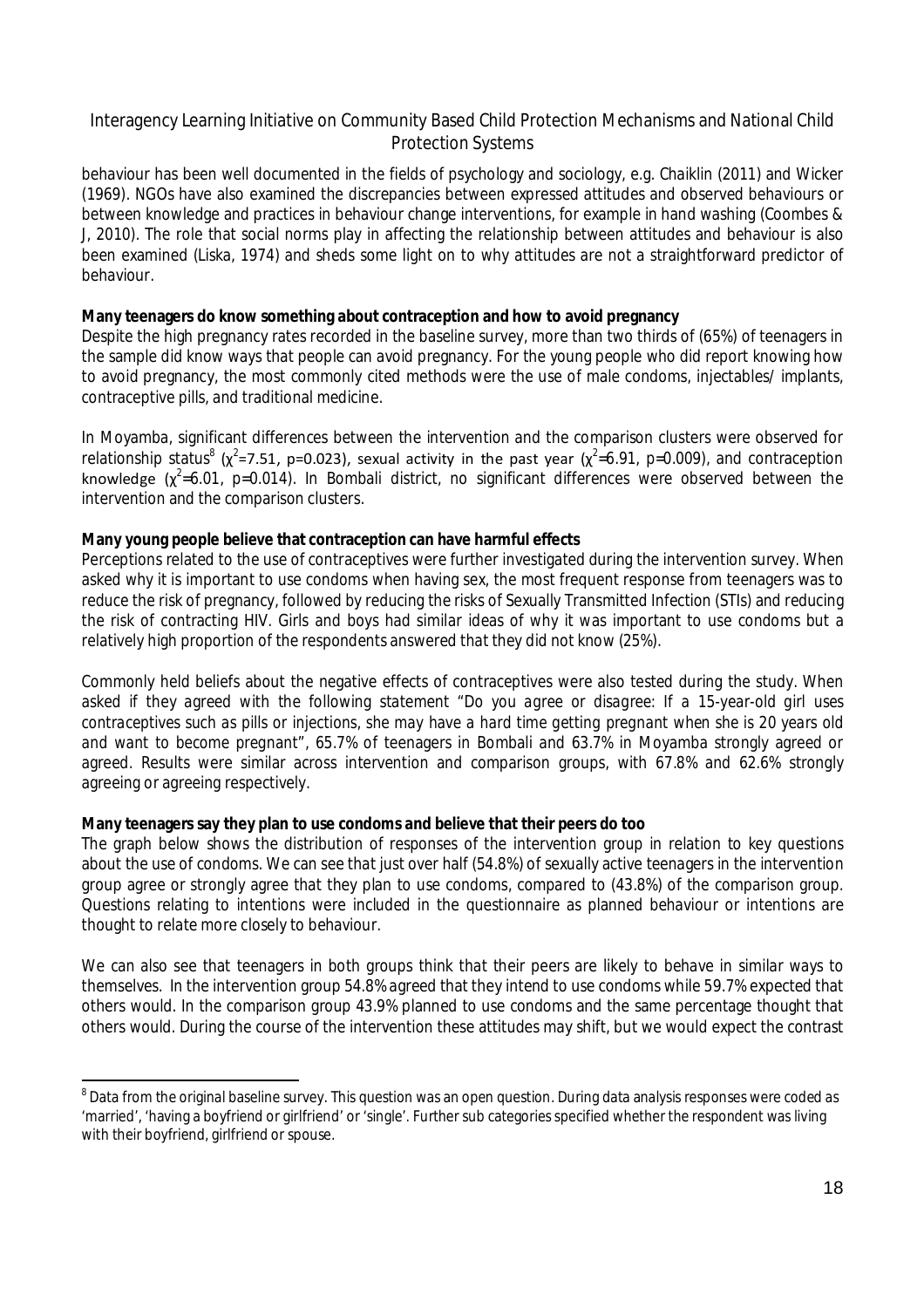between these results and those of the intervention group to become more pronounced if the intervention were successful.



**Figure 8. Attitudes towards the use of condoms: Intervention group (sexually active teenagers only)**

**Figure 9. Attitudes towards the use of condoms: Comparison group (sexually active teenagers only)**



#### **Less than half of young people reported that people in their village have ready access to condoms**

Of the 360 teenagers participating in the intervention specific survey, 44.1% (158) thought that people in their village had ready access to condoms. Higher percentages of teenagers in Bombali (56.25%) than in Moyamba (32.4%) thought that people in their village had ready access to condoms.

The results of the original baseline study indicated that teenagers seldom used contraceptives. High rates of pregnancy are also indicative of infrequent use of contraceptives. Only 34% of sexually active teenagers reported ever having used contraceptives, and only 50% of those who used contraception said they used them consistently. The most commonly used method of contraception was male condoms, the use of which frequently depends on the presence of gender norms that enable females to negotiate condom use. Of the 212 sexually active teenagers, only 77 (36%) reported using contraceptives, most commonly the male condom and injectables/ implants.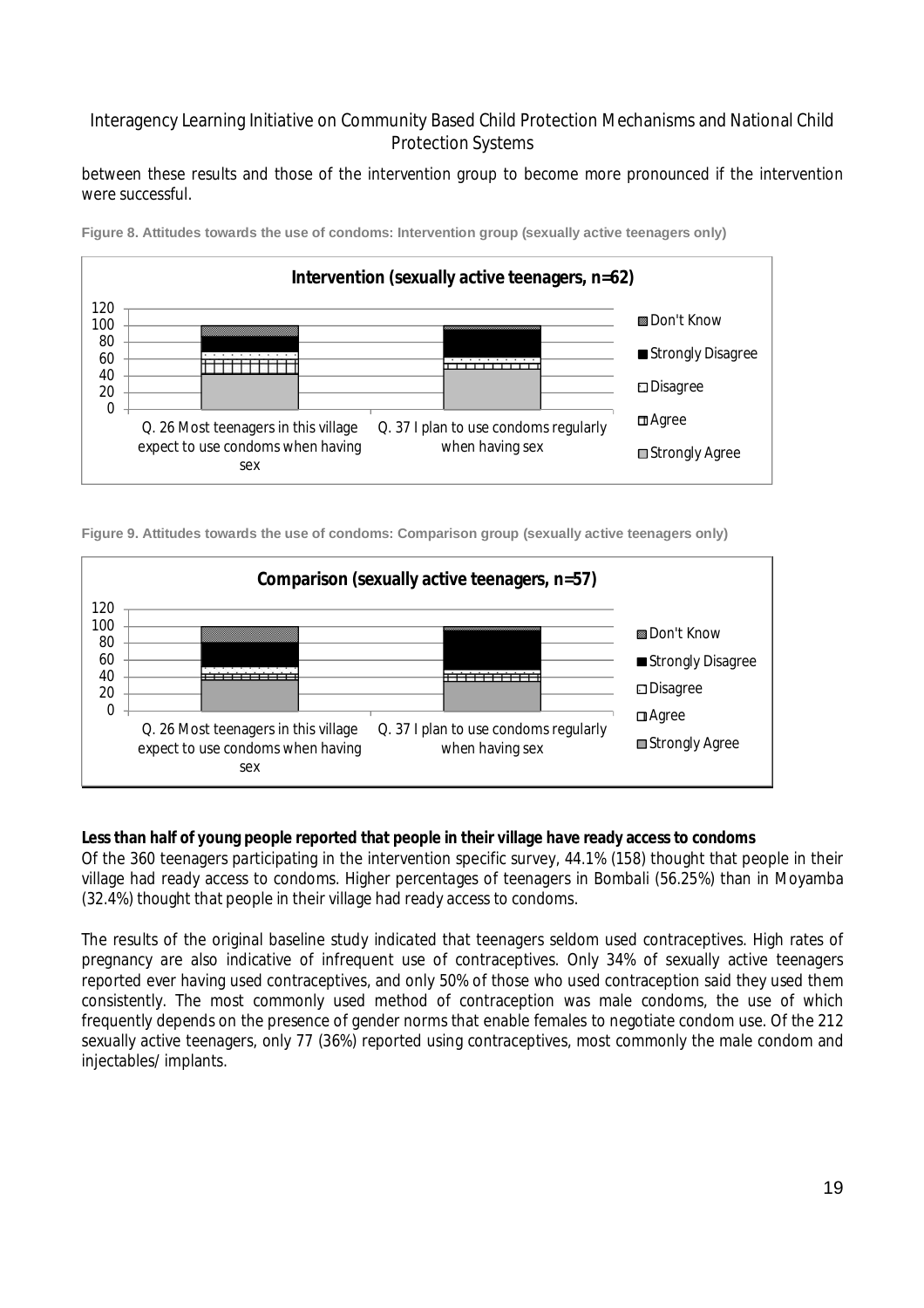### **4.3 Protective behaviours and life skills**

#### **More teenagers in Bombali knew whom to go to for advice than in Moyamba**

Teenagers were asked about reliance on parents or others as sources of advice and support. Differences in responses between Moyamba and Bombali were marked, with 78.7% of teenagers in Bombali (140) and only 40.7% (74) of teenagers in Moyamba saying that they knew whom to go to in order to obtain accurate information about sex, pregnancy, abortion and related issues.<sup>9</sup> In contrast, there were few differences between the data when pooled for both districts across the comparison group and the intervention group (50.6% vs. 49.5%, respectively).

Protective behaviours such as the ability to say "no" to sex were also investigated. The chart below compares responses to two questions about intended and expected behaviour for the intervention and comparison groups. The ability to say 'no' to unwanted sex is something that only around half of each group feels comfortable with, however the majority of the group does not agree that people in general in their community expect teenage girls to engage in sexual relations even if they don't want to.



**Figure 10. Intentions and community pressures: Intervention Group**



**Figure 2. Intentions and community pressures: Comparison group**

<u>。</u><br><sup>9</sup> Includes "Strongly agree" and "Agree" answers.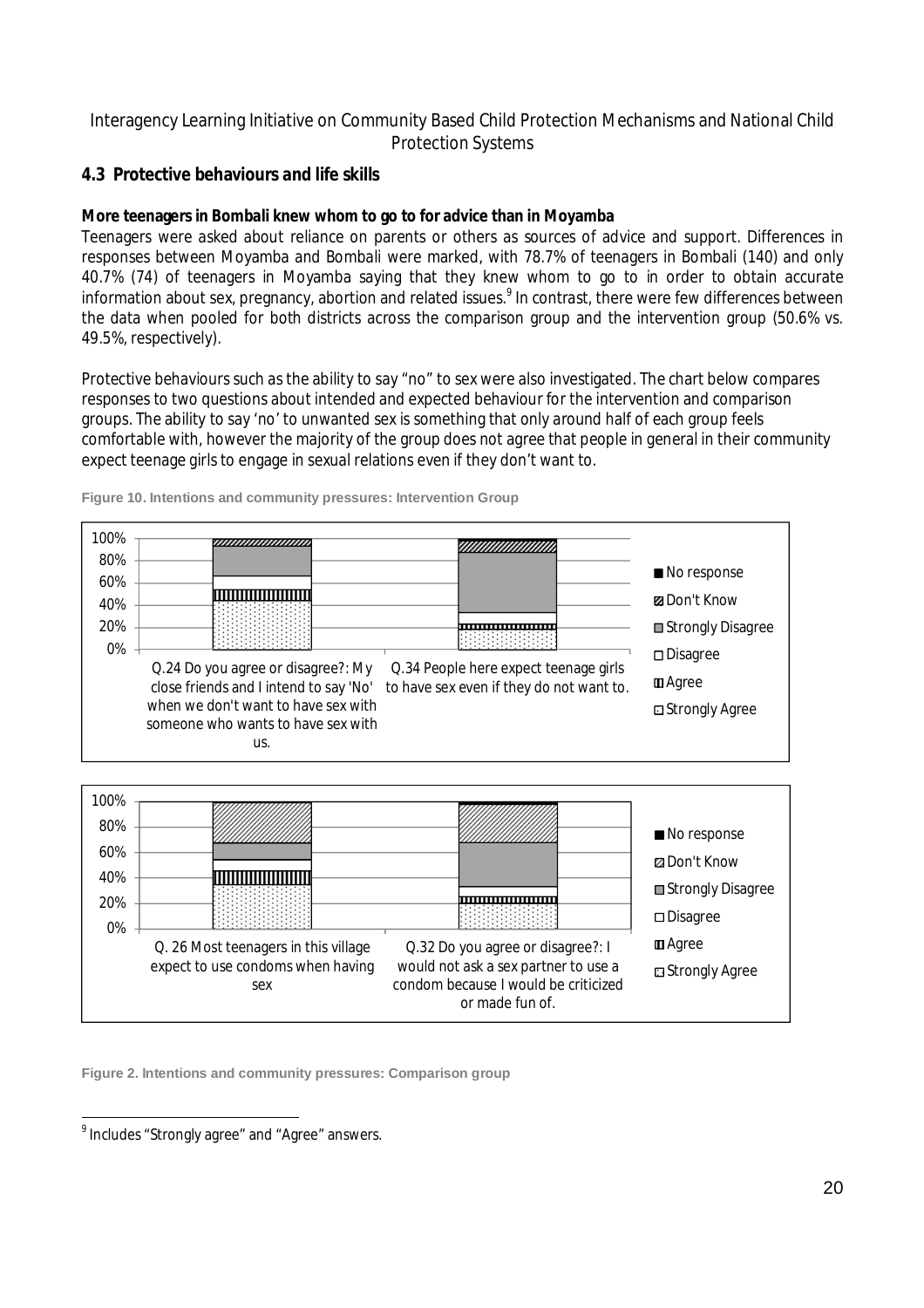

One potentially promising preliminary finding was that out of the 50% of females who became pregnant, the majority (75%) reported that they could talk to a parent, family or friend about it to get help. This finding highlights indigenous features of the social environment that allow girls at risk to seek help and that are valuable assets that communities could mobilize in their subsequent intervention. Findings from the intervention survey also confirmed that overall; there is a relatively widespread perception amongst participants that parents talk with their sons and daughters about sex and pregnancy, with 63.2% of boys and 73.2% of girls strongly agreeing with this statement.

#### **Over a third of teenagers are fearful of ridicule or criticism when asking partners to use condoms**

Teenagers were also asked if they would refrain from asking a sex partner to use a condom for fear of being criticized and made fun of. Of those who were sexually active, 30.6% (19) in the Intervention group and 43.6% (25) in the comparison group either agreed or strongly agreed with this statement. Overall, 41.7% (33) of sexually active girls compared to 27.5% (11) of sexually active boys strongly agreed with the statement, suggesting that fear of ridicule was may be more important in influencing decisions by girls to use condoms or request that they be used, however this difference was not found to be statistically significant (p=0.230).

### **4.4 Social norms**

Research on social norms (UNICEF, 2010)(Mackie & Moneti, 2012) provides us with a useful framework for interpreting individual actions and beliefs within the context of a group, as well as highlighting some possible explanations for the failure of development programmes focused on individual behaviour change. The term social norm can be explained in the following way: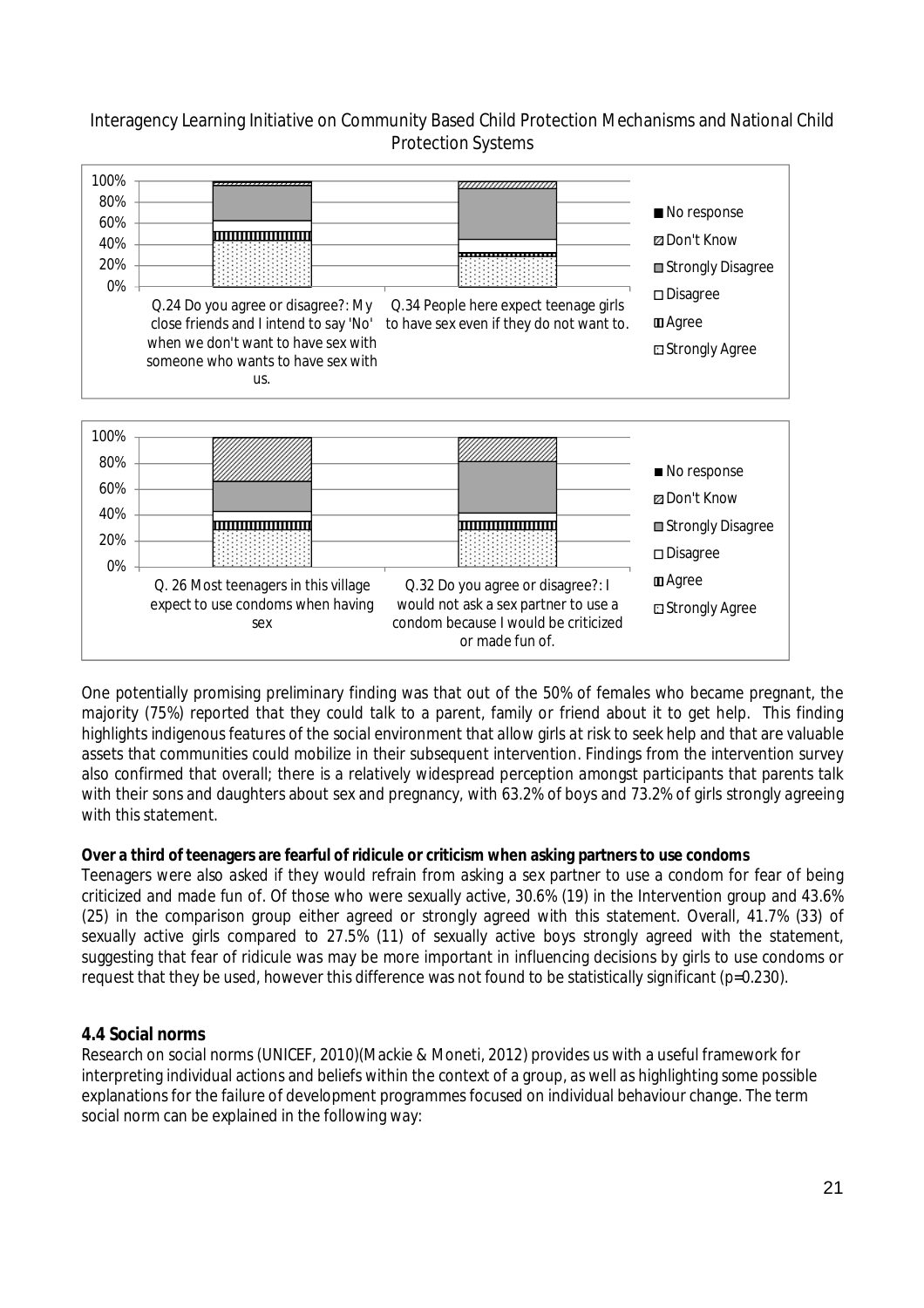*".. a social norm is what people in some group believe to be normal in the group, that is, believed to be a typical action, an appropriate action, or both (Paluck and Ball 2010). A social norm is held in place by the reciprocal expectations of the people within that group…. Because of that interdependence of expectation, social norms can be stiffly resistant to change.*" (Mackie & Moneti, 2012, p. 3)

In other words, for children and even more so for teenagers, it is of utmost importance to understand and engage with what the group "believes" in order to design programmes that translate into improved outcomes for teenagers, such as a reduction in teenage pregnancy rates. It has been shown that while significant numbers of individuals may readily adjust their attitudes towards a specific practice (for example the use of condoms), it may take a "coordinated shift" (Mackie & Moneti, 2012, p. 4)in the adoption of this new practice at community level for this to translate into intended benefits.

The findings of the intervention baseline survey and subsequent data collection exercises will be analysed within this framework in order to track shifts in individual, as well as group attitudes and behaviour. For this reason, median responses to questions for the intervention and comparison groups as a whole are presented in addition to individual responses. The expectation is that the median responses for the intervention group will shift towards favourable attitudes in relation to sexual and reproductive health on the whole.

The graphs below show median responses for the intervention and comparison groups in relation to "positive" and "negative" attitudes and intentions towards sexual and reproductive health. The numbers on the axes of the charts represent the Strongly Agree (1), Agree (2), Disagree (3) and Strongly Disagree (4) responses, so smaller shaded areas in a section denote more agreement, and larger areas indicate more disagreement with a specific question.

For the first set of questions, the most favourable response to these questions would be "Strongly Agree" as they relate to positive factors influencing sexual and reproductive health behaviour. During the course of the intervention we would expect the shaded area to *decrease* in size for the intervention group as more responses are given as strongly agree and agree. For example, we would expect well informed and prepared teenagers to agree with the statement "My close friends and I intend to say 'No' when we don't want to have sex with someone who wants to have sex with us". Similarly, we would expect these teenagers to agree with the statement "I plan to use condoms regularly when having sex".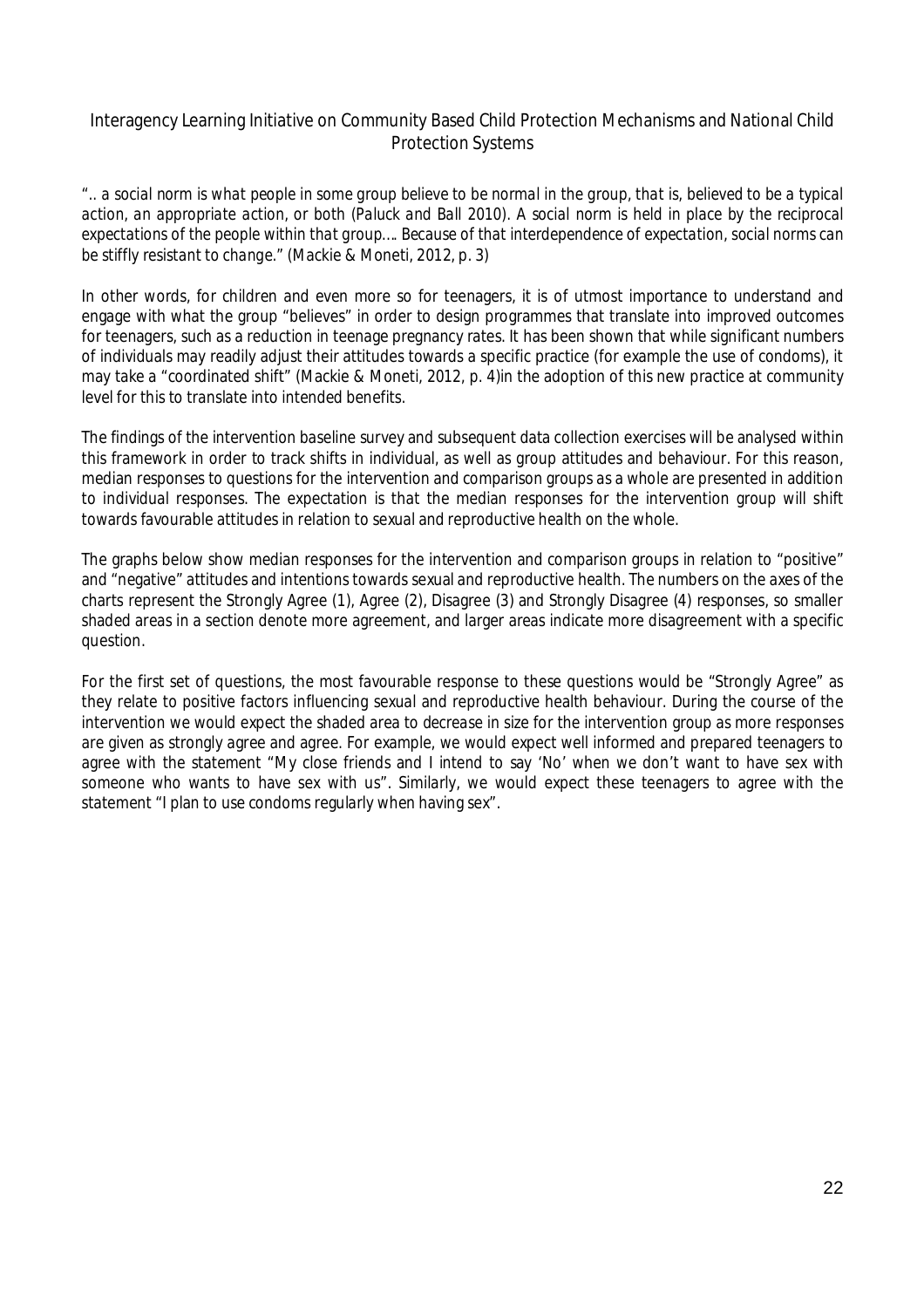**Figure 32. Median Responses for the Intervention and Comparison Groups – "Positive" attitudes and beliefs**:

#### **Intervention Group**



The next set of charts show median responses for the intervention and comparison groups in relation to "negative" attitudes to sexual and reproductive health issues. The most favourable response to these questions would be "Strongly Disagree" (4) as they relate to negative factors influencing sexual and reproductive health or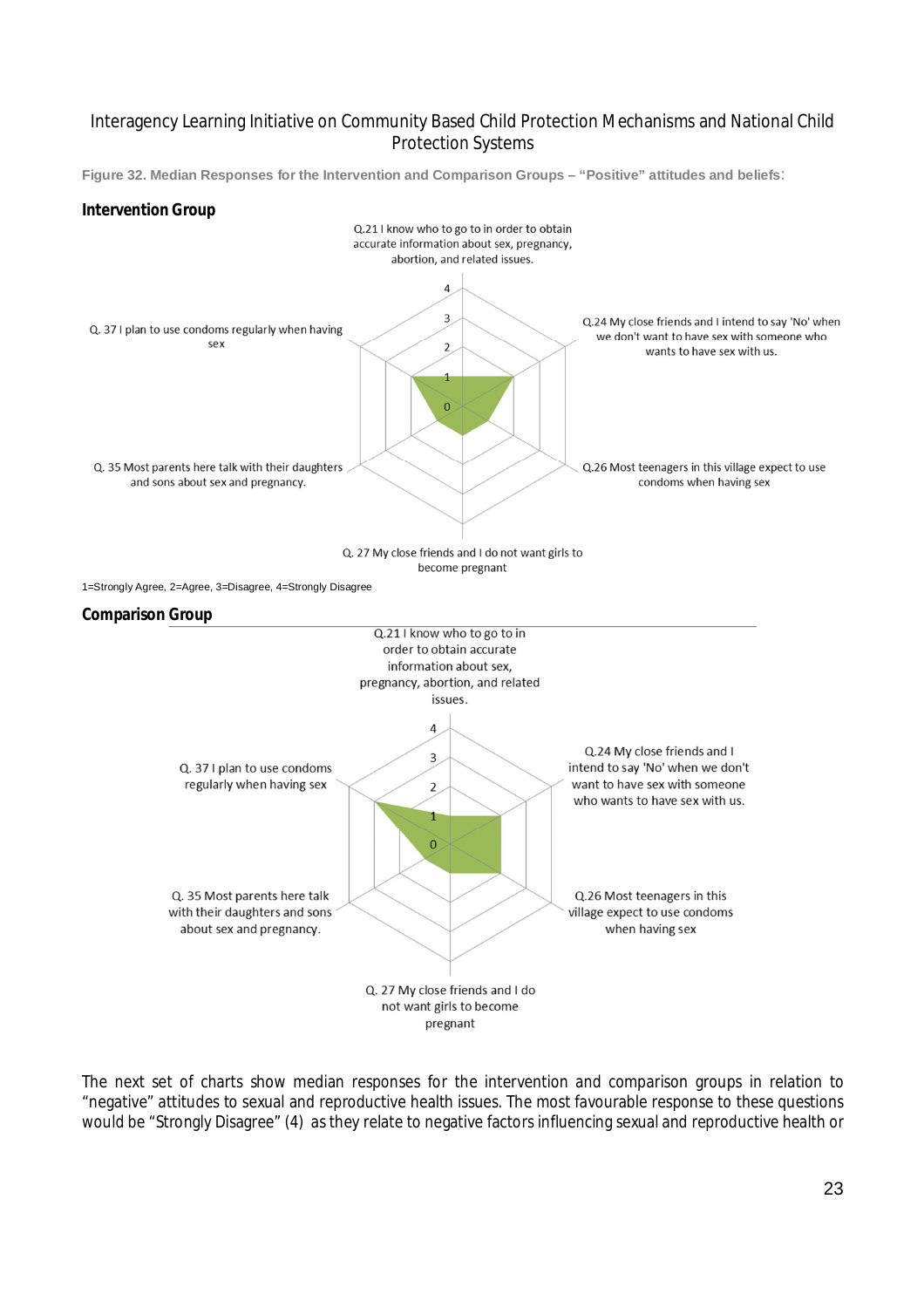"myths" that teenagers commonly believe in. In this case, a successful intervention would result in an *increase* of the shaded area of the chart as more "Strongly Disagree" responses are recorded. For example, we would expect uninformed or unprepared teenagers to agree with the statement, "I would not ask a sex partner to use a condom because I would be criticized or made fun of".

**Figure 4. Median Responses for the Intervention and Comparison Groups – "Negative" attitudes and beliefs**

#### **Intervention**



#### **4.5 Knowledge and attitudes towards HIV and AIDS**

#### **Most young people knew about HIV and AIDS but few knew someone affected**

Most of the participants in the original baseline study had heard about HIV/AIDS before (88%), but few knew someone living with HIV (4%), and only two participants reported that someone in their family was living with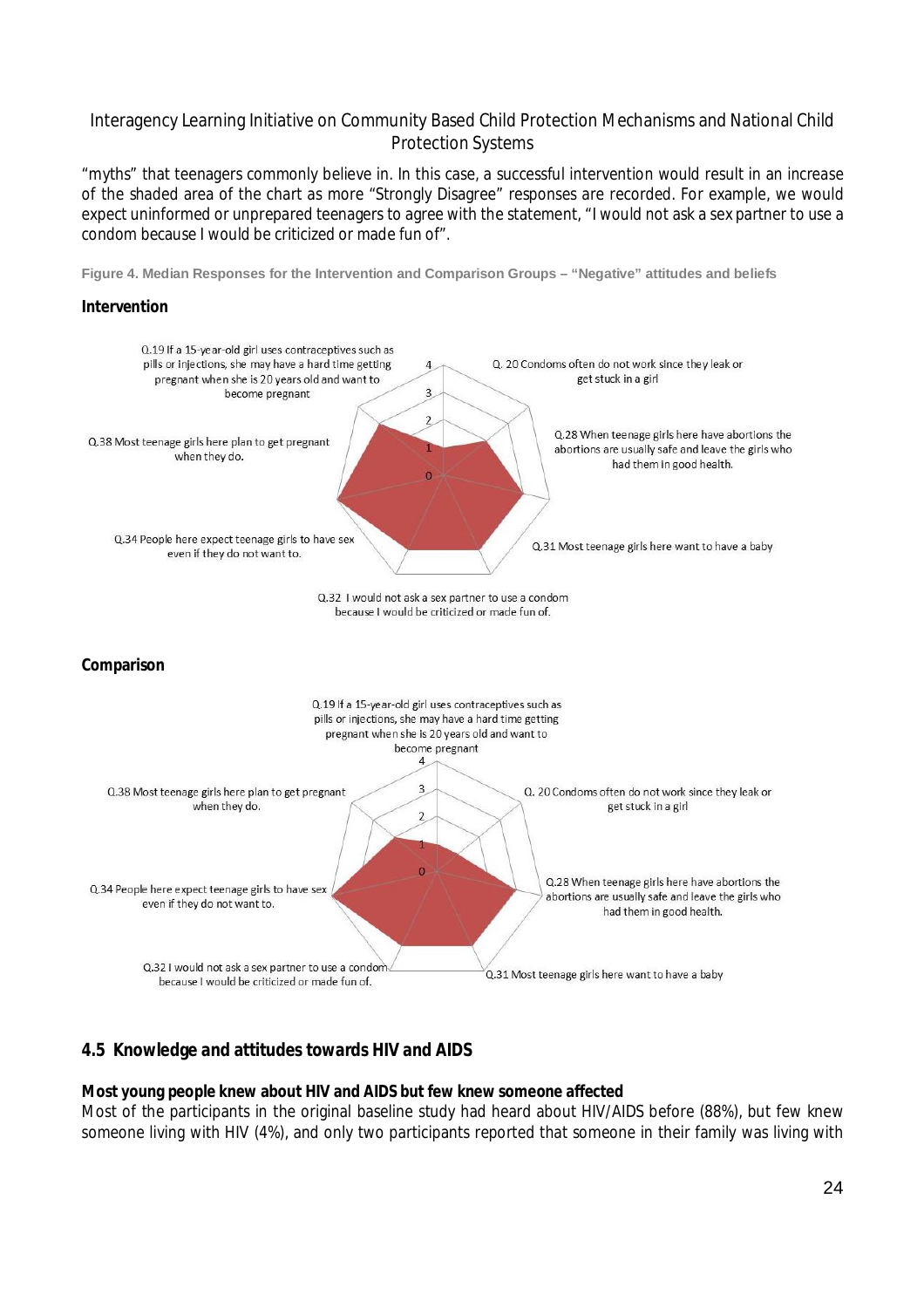HIV. The HIV prevalence in Sierra Leone is relatively low (1.6%) in comparison to other countries in sub-Saharan Africa. The small number of respondents who reported knowing someone with HIV could be attributed to the fact that often children are not always made aware of illnesses in their family. Also, HIV is an auto-immune disease for which the presenting symptoms are very similar to common illnesses. Although few respondents knew someone living with HIV/AIDS, it was considered a stigmatizing illness. Few teenagers (14%) reported that they would play with someone living with HIV or share a meal with them (11%).

The groups were compared to assess statistically significant differences between the comparison and intervention clusters in each district. In neither Moyamba nor Bombali districts were there statistically significant differences regarding HIV/AIDS.

During the intervention survey participants were asked whether they thought HIV and AIDS was a serious problem in their village. Overall, boys and girls held similar views, with 45.4% of boys and 53.16% of girls strongly disagreeing that this was a problem for their village and only 19.6% and 20% strongly agreeing or agreeing that it was a problem. This indicates that HIV and AIDS is not perceived as a significant problem for young people in the group as a whole, however differences between districts are more pronounced with 31.5% of teenagers in Bombali strongly agreeing or agreeing that it is a problem, compared to only 8.2% in Moyamba. However it should be taken into consideration that in Moyamba a high percentage (32.9%) replied that they did not know if it was a problem.

### **5. Conclusions**

The intervention specific survey findings provide a starting point against which to measure the relative success of the community led intervention in the future. By tracking changes in relation to teenage pregnancy related outcomes such as knowledge about and use of contraceptives, as well as rates of teenage pregnancy in both the intervention and comparison groups, we expect to see discernible differences over time as the intervention progresses.

The findings of the intervention specific survey appear to confirm the original baseline findings of "low sexual health literacy, low access to contraception, and challenges to ensuring consistent use" (Stark, et al., 2013, p. 27) to a certain extent. However teenagers participating in the study did demonstrate some knowledge of the dangers of pregnancy as well as partial knowledge about how to prevent it. Teenagers also thought that peers were acting in similar ways to themselves in terms of contraceptive use.

While there was some knowledge of contraception within the group and no marked differences between intervention and comparison groups in this respect, the findings of the original baseline reveal that sexual practices are not necessarily in line with professed knowledge or attitudes. High pregnancy rates and early sexual debut within the group suggest that there are many factors preventing this knowledge from being acted out despite teenagers' heavy reliance on family and community networks for advice and support.

Beliefs that contraceptive methods are not only ineffective but potentially harmful appeared to be a significant barrier to contraceptive use, highlighting the need to tackle misconceptions and concerns about the use of contraceptives. However other obstacles appear to be related to prevailing social pressures and norms with some teenagers fearing ridicule or criticism for suggesting their use to partners.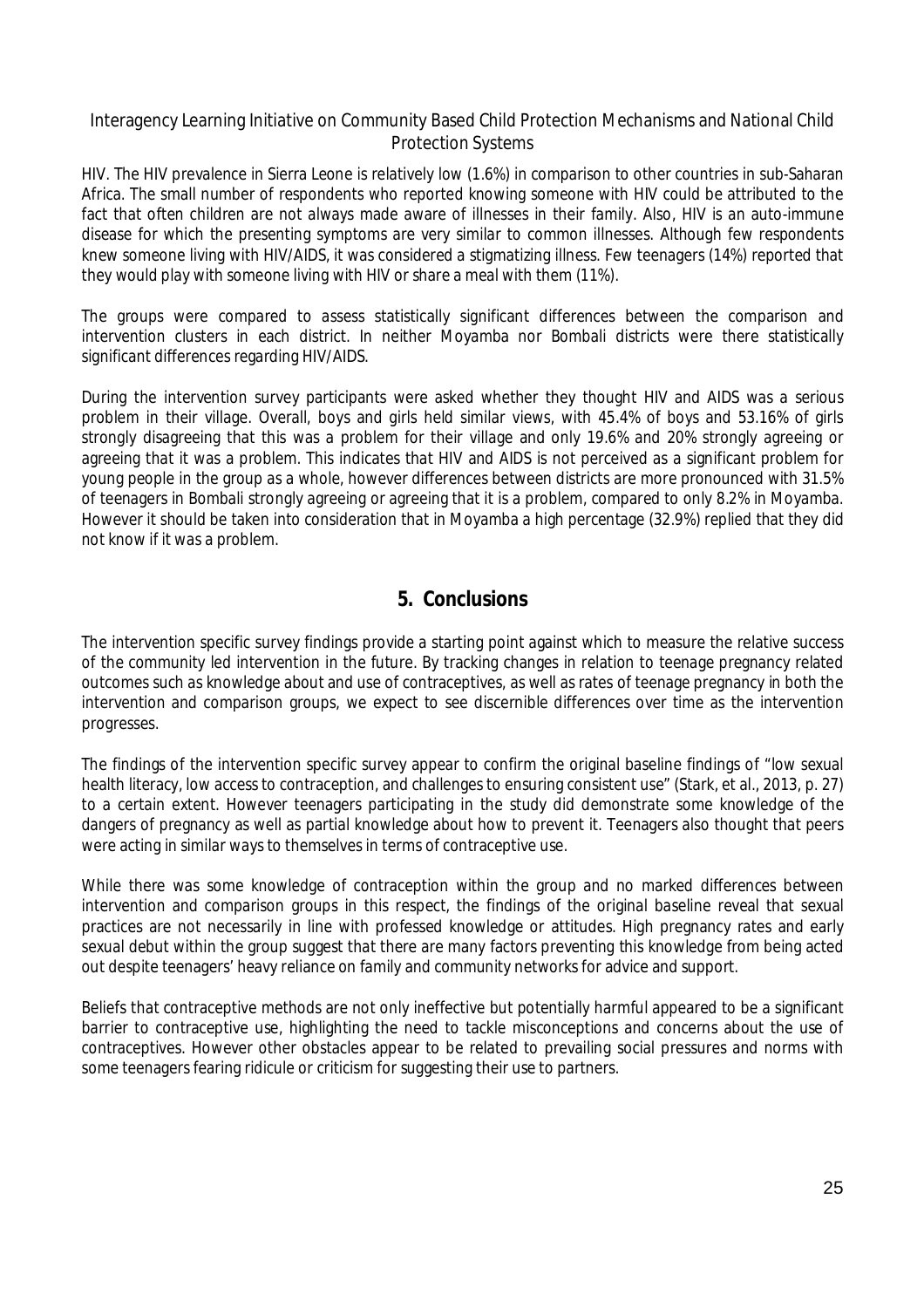### **Bibliography**

Chaiklin, H. (2011). Attitudes, Behaviour and Social Practice. *Journal of Sociology and Social Welfare*, 31-54. Coombes, Y., & J, D. (2010). *Introducing FOAM: A Framework to Analyze Handwashing Behaviors to Design* 

- *Effective Handwashing Programs.* Global Scaling Up Handwashing Project.
- LaPiere, R. (1934). Attitudes vs Actions. *Social Forces 13 (2)*, 230-237.
- Liska. (1974). Emergent issues in the attitude-behaviour controversy. *American Sociological Review 39 (2)*, 261- 272.
- Mackie, G., & Moneti, F. (2012). *What are Social norms? How are they Measured?* UNICEF-UCSD Center on Global Justice.
- Stark, L., Muldoon, K., Lilley, S., King, D., Hotanga, P., Lamin, D., Wessels, M. (2013). *Change that Counts: Baseline Report for the Evaluation of an Action Research Intervention to Strengthen Community Based Child Protection Mechanisms in Sierra Leone.* London: Interagency Learning Initiative on Strengthening Community-Based Child Protection Mechanisms and Child Protection Systems.
- UNICEF. (2010). *The Dynamics of Social Change: towards the Abandonment of Female Genital Mutilation/ Cutting in Five African Countries.* Florence: UNICEF Innocenti Research Centre.
- Wessells, M. (2009). *What are We Learning About Protecting Children in the Community? An inter-agency review of the evidence on community based child protection mechanisms in humanitarian and development settings.* London: Save the Children UK.
- Wicker, A. W. (1969). Attitudes versus actions: The relationship of verbal and overt behavioral responses to attitude objects. *Journal of Social Issues 25*, 41–47.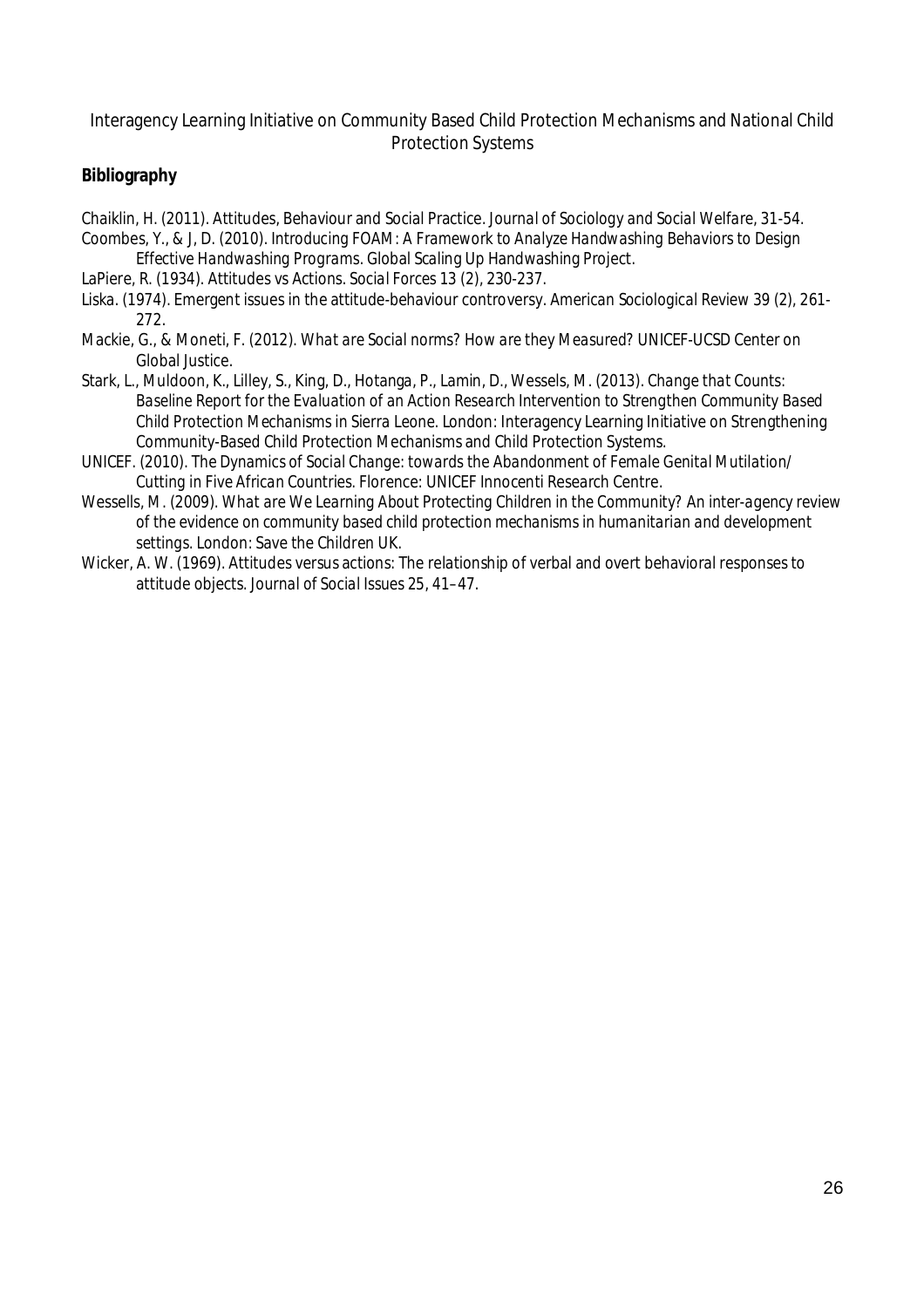### **Annexes**

**Intervention Specific Survey Questionnaire Format**

| Child Protection Intervention Survey, February 2013 |
|-----------------------------------------------------|
| Sierra Leone                                        |
|                                                     |
|                                                     |
| Questionnairefor Youth Ages 13-19                   |
|                                                     |
|                                                     |
|                                                     |
|                                                     |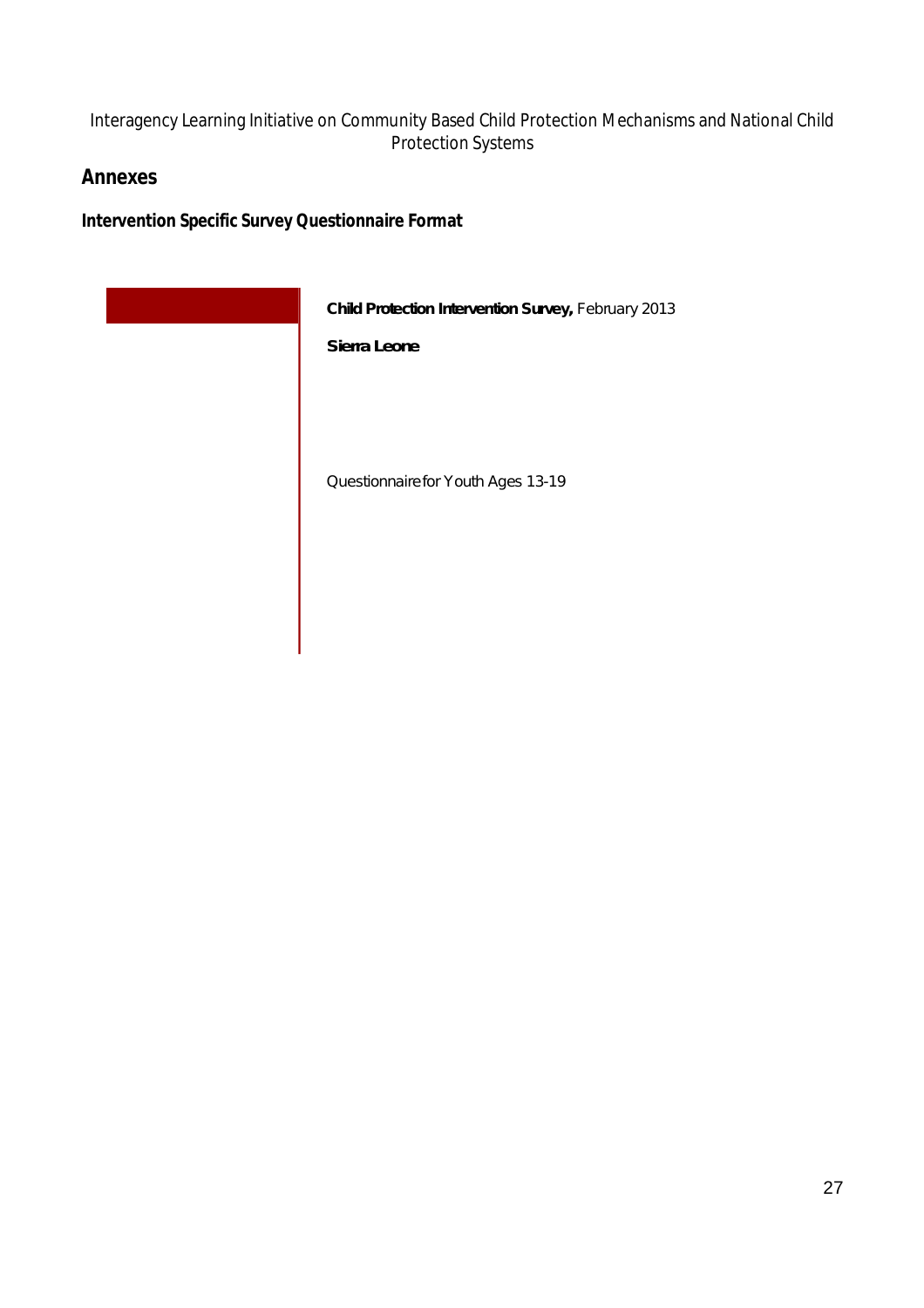#### **Informed Consent Form – Heads of Household/Caregiver**

#### **Greeting**

Hello, my name is May I please speak with the head of the household? (*If the child is also the head of household, skip to Child/Youth Consent Form)*

As I said, my name is \_\_\_\_\_\_\_\_\_\_\_. I am a researcher, and I work for Columbia Group. The full name of the group is The Columbia Group for Children in Adversity. This organization works on behalf of children who are in situations that pose a threat to their wellbeing and safety.

#### **Background of research**

We have come to learn about the children of this village. This research is supported by many of the global child protection agencies, like Plan International, Save the Children, and UNICEF. The research is not limited only to your village. It is being carried out in three countries, and Sierra Leone was chosen as one of the countries to conduct this research. And in Sierra Leone, because we could not go everywhere, the Group chose two districts: Moyamba District in the South and Bombali District in the North. And we chose two chiefdoms in each district. Magbainba Ndorhahun and Liebesegahun in Bombali District, and in Moyamba, we chose Upper Banta and Kombora. Within the chiefdoms, we also chose three villages, because we cannot go everywhere. And your village was one of the villages we chose to learn about children's issues.

#### **Purpose of research**

The purpose of this research is to learn about how you and your community care for your children. We want to understand how you can work together with the government and child protection NGOs to improve the lives of children.

We have come to this village a few times over the past two years to talk to people and learn about what is happening in relation to children. Most recently, we came last year and asked to young people about their lives, education, family and other issues. Maybe you remember this?

Today, we have come to learn a bit more about how young people are doing in this village. We want to ask young people a few more questions that we did not get to ask last time. Specifically, we want to talk to them about family planning, contraception and about HIV and AIDS.

#### **Confidentiality**

The information that they he/she gives me will be confidential. I am not going to tell anyone anything that your daughter/son/youth tells me. I will keep it to myself. Only the Columbia Group research team will see anything that is said. That means they are the only ones who can connect your child's name to the information she gives me. We will write a report, but we won't disclose your child's identity and we will only use the information for the purpose of research to help those who make policy and create programs for children do their work well.

#### **Consent and Managing expectations**

There is no pressure on you to allow us to talk with your daughter/son/youth. You are free to say "No" and we will not be offended if you say you prefer that she/he not talk with us. Also, if you agree to permit her/him to talk with us, she/he will be free at any time to not answer any questions or to end the interview.

So I would like to ask permission from you to talk to your daughter/son/youth today. If you agree, I will interview your child. At any point of the interview, if your child does not want to continue, they can say and we will stop. That is fine. We do not pay anybody to take part in the interview. We are undertaking this for the purpose of research and to learn. And the information will be used to know more about how to support families to care for their children. The findings from this survey may also help us find ways to decrease problems among young people. The interview will take about 20 minutes.

#### **Tracing**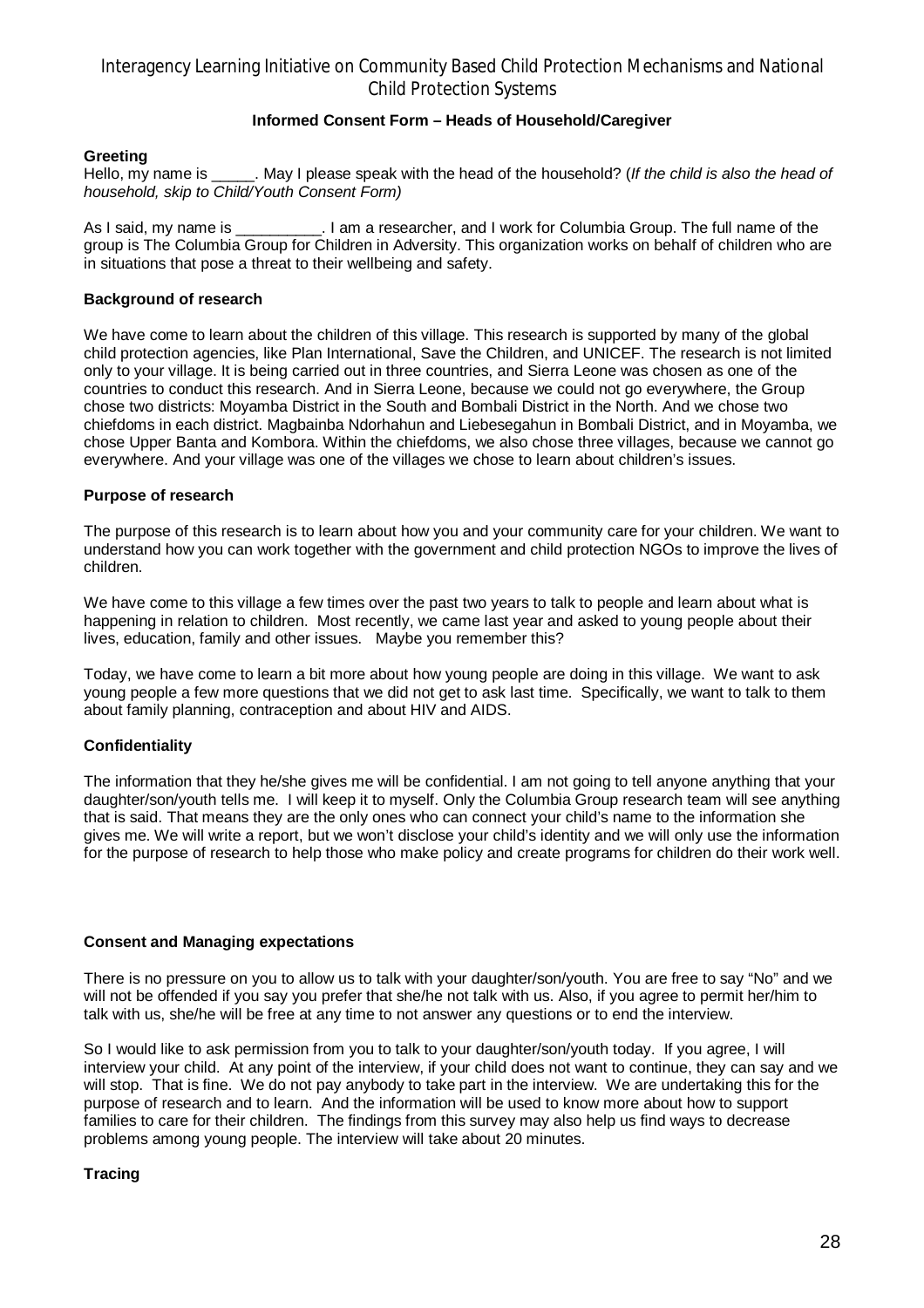If you agree, we would like to speak with your son/daughter/this youth 2 more times over the next two years. Once today to ask some questions about family planning and related issues. Then we would come back again around this same time next year and find out what has changed and what has stayed the same in regards to these questions and the ones we have asked last year. Finally, we would come back one more time the year after that to ask one more time about what has changed and what has stayed the same.

- Do you have any questions?
- Do you understand our purpose?

- Do you understand that the information your daughter/son/youth gives us will not have your or her/his name associated with it and that your and her/his identity will be kept confidential?

- Do you understand that your daughter/son/youth is free not to participate, and, if she/he does participate, to not answer any question or to end the interview at any time of her/his choosing?

Are you willing to allow your daughter/son/youth to talk with us and share her/his experiences? Thank you for listening to me. May God protect us all, Amen.

NOTE WHETHER RESPONDENT AGREES TO ALLOW YOU TO SPEAK TO THE CHILD TODAY:

[ ] DOES NOT AGREE TO ALLOW YOU TO SPEAK TO THE CHILD. (*THANK PARTICIPANT FOR HIS OR HER TIME AND END*.)

[ ] AGREES TO ALLOW YOU TO SPEAK WITH THE CHILD.

Name of Columbia Group Member Obtaining Agreement \_\_\_\_\_\_\_\_\_\_\_\_\_\_\_\_\_\_\_\_\_\_\_\_\_\_\_\_\_\_

Signature:\_\_\_\_\_\_\_\_\_\_\_\_\_\_\_\_\_\_\_\_\_\_ Date:\_\_\_\_\_\_\_\_\_\_\_\_\_\_\_\_

#### **Informed Consent Form –Youth**

**Greeting**<br>How are you? My name is . I am a researcher, and I work for Columbia Group. The full name of the group is The Columbia Group for Children in Adversity. This organization works on behalf of children who are in situations that pose a threat to their wellbeing and safety.

#### **Background**

We have come to learn about the children of this village. This research is supported by many of the global child protection agencies, like Plan International, Save the Children, and UNICEF. The research is not limited only to your village. It is being carried out in three countries, and Sierra Leone was chosen as one of the countries to conduct this research. And in Sierra Leone, because we could not go everywhere, the Group chose two districts: Moyamba District in the South and Bombali District in the North. And we chose two chiefdoms in each district. Magbainba Ndorhahun and Liebesegahun in Bombali District, and in Moyamba we chose Upper Banta and Kombora. Within the chiefdoms, we also chose three villages, because we cannot go everywhere. And your village was one of the villages we chose to learn about children's issues.

#### **Purpose of research**

The purpose of this research is to learn about how your community cares for their children. Our goal is to better understand how the community can work together with the government and child protection NGOs to improve the lives of children.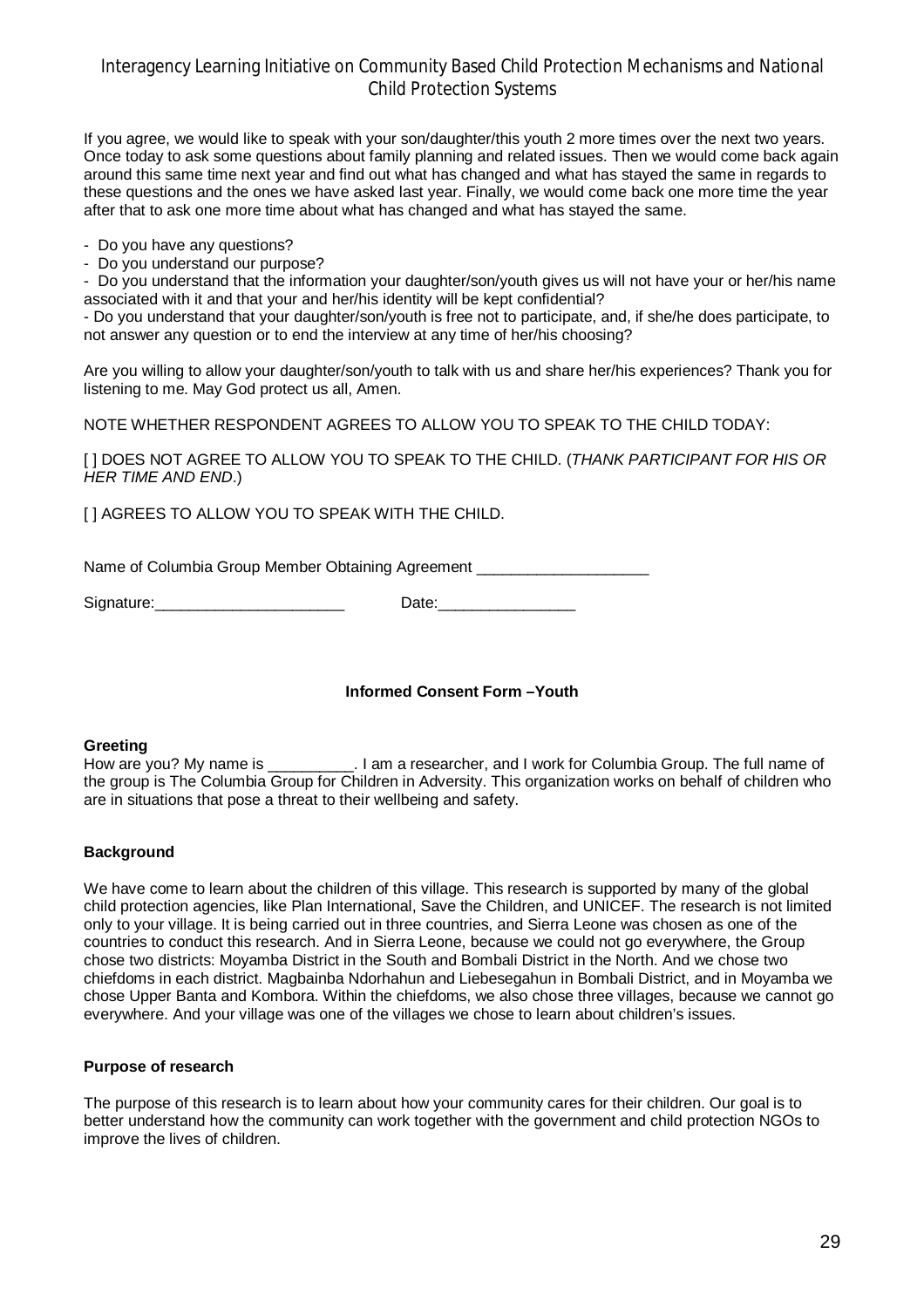We came last year and talked to lots of the young people here about their lives and how they are doing. We asked about school, family, work, relationships and other issues. Maybe you remember talking to one of our researchers then?

If yes say: Remember when we came the last time and said that we could check in with you a few more times? Is it ok if we talk a bit more today and I ask you a few new questions that I did not get to ask you last time?

Today, we have come to learn a bit more about how you as young people are doing in this village, and to ask some questions that we did not get to ask last time. Today I will ask you some questions about relationships between boys and girls here. I will ask you a bit about sex, contraception and family planning, and about HIV and AIDS.

#### **Confidentiality**

The information that you give me will be confidential. I am not going to tell anyone anything that you tell me. I will keep it to myself. Only the Columbia Group research team will see anything that you say. That means they are the only ones who can connect your name to the information you give me. When we write a report, we won't disclose your identity, and we will only use the information for the purpose of research to help those who make policy and create programs for children do their work well.

#### **Consent and Managing expectations**

There is no pressure on you to talk to me. You are free to say "No" and we will not be offended if you say you prefer not to talk with us. Also, if you agree to talk with us, you will be free at any time to not answer any questions or to end the interview.

So I would like to ask your permission to talk to me today. If you agree, and at any point of the interview, you do not want to continue, you can tell me, and I will stop. That is fine. We do not pay anybody to take part in the interview. We are undertaking this for the purpose of research and to learn. And the information will be used to know more about how to support families to care for their children. The findings from this survey may also help us find ways to decrease problems among young people. The interview will take about 20 minutes.

Your participation is **completely voluntary** but your experiences could be very helpful to other young people in Sierra Leone.

The interview today will take approximately 20 minutes to complete.

- Do you have any questions?

- Do you understand our purpose?

- Do you understand that the information you give us will not have your name associated with it and that your identity will be kept confidential?

- Do you understand that you are free not to participate, and, if you do participate, to not answer any question or to end the interview at any time of your choosing?

Are you willing to talk with us and share your experiences?

NOTE WHETHER RESPONDENT AGREES:

[ ] DOES NOT AGREE. THANK PARTICIPANT FOR HIS/HER TIME AND END.

[ ] AGREES.

It is very important that we talk in private. *Interviewer will ask the following question if a centrally located area to conduct the interview has not been identified:* Is this a good place to hold the interview or is there somewhere else that you would like to go?

Name of Columbia Group Member Obtaining Agreement:

Signature: \_\_\_\_\_\_\_\_\_\_\_\_\_\_\_\_\_\_\_\_\_\_\_\_\_\_\_\_\_\_\_\_\_ Date: \_\_\_\_\_\_\_\_\_\_\_\_\_\_\_\_\_\_\_\_\_\_\_\_\_\_\_\_\_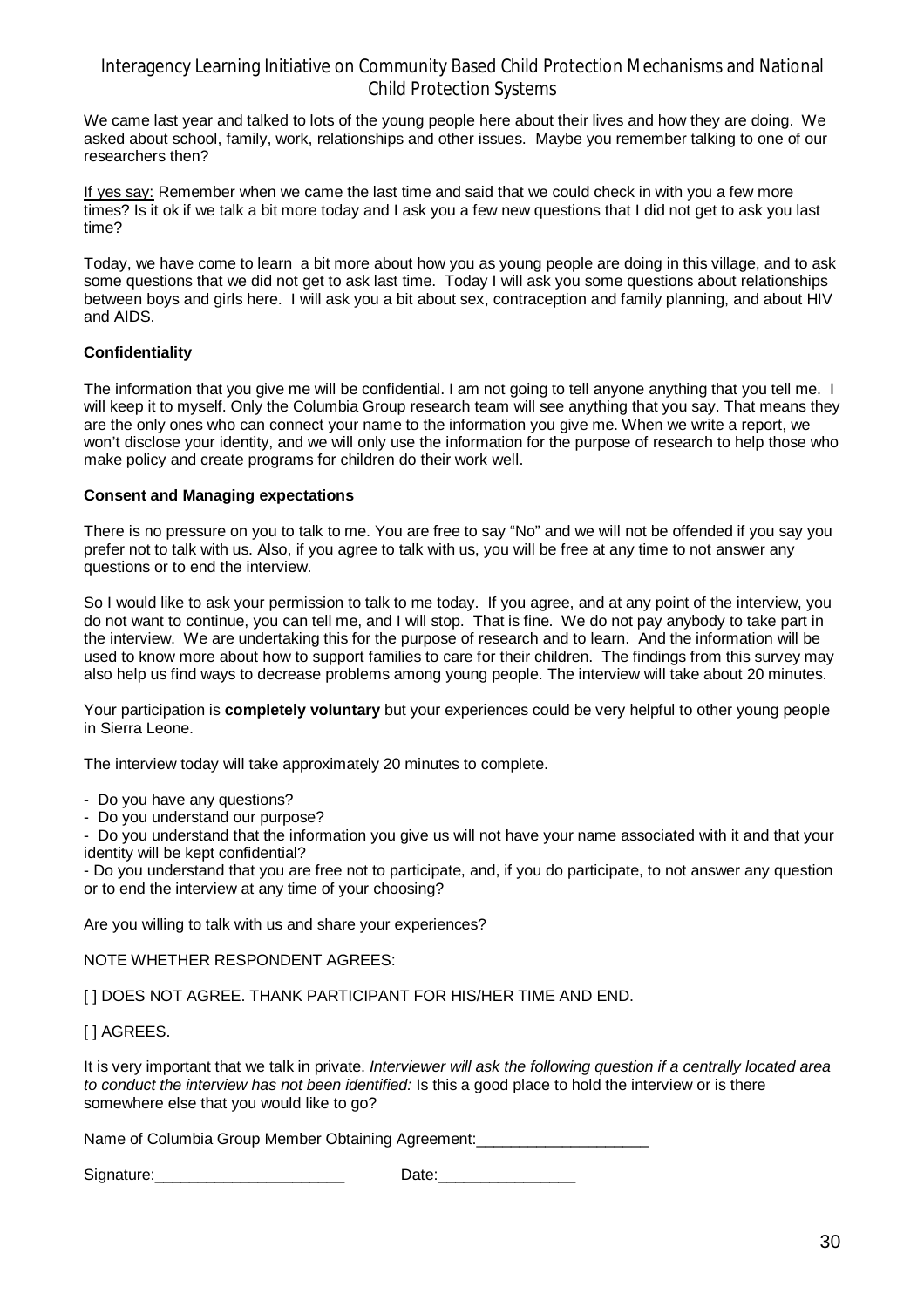### **COVER PAGE**

### **To be completed by Interviewer**

| 4. Date (DD/MM/YYYY) _ _ /_ _ /_ _ _       |  |
|--------------------------------------------|--|
| 5. Start time : 6. Finish time :           |  |
| 7. Result of Interview                     |  |
| 1 COMPLETED                                |  |
| 2 NOT AT HOME                              |  |
| 3 PARENT/CARETAKER REFUSED                 |  |
| 4 YOUTH REFUSED                            |  |
| 5 PARTLY COMPLETED                         |  |
| 6 INCAPACITATED                            |  |
| 7 OTHER (SPECIFY) ________________________ |  |
|                                            |  |
|                                            |  |
|                                            |  |
|                                            |  |
|                                            |  |
|                                            |  |
|                                            |  |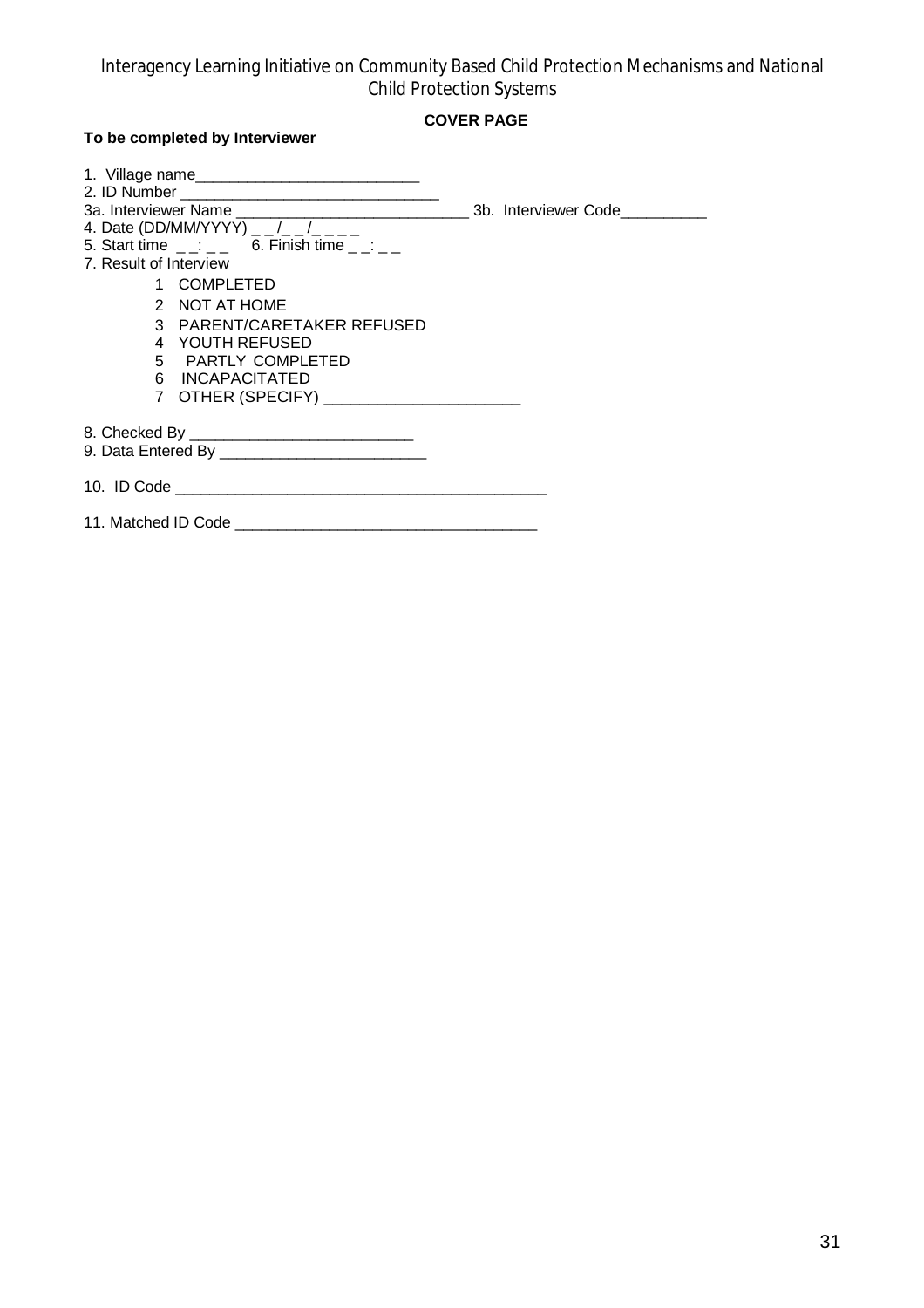#### **To be completed by Interviewer**

12. Is the head of household also the person responding to the rest of the questionnaire?

1 Yes 2 No 88 DK

13. Is the respondent a male or female?

- 1 Male
- 2 Female

#### **Respondent's Participation in Baseline Survey**

As I just told you, as part of this project, another group of researchers came to this village at this time last year to talk to young people about the issues facing children. The researchers sat with each child here and asked them a lot of questions about their schooling, work and other aspects of their daily life.

14. Did you take part in answering the questions when the researchers came here before?

1 Yes 2 No 88 DK 99 NR

#### **Respondent's Background**

I am now going to ask you some questions about yourself, for example your age, religion and about where you live most of the time.

#### (*if they said yes they had been interviewed before add:*

I know I asked you these questions last time but I just want to make sure I have the information correct

15. How old are you now?

|    | years old  |
|----|------------|
| 88 | Don't Know |

88 Don't Know No Response

16. What religion or religious group do you belong to? *(Do not read list aloud. Mark only one)*

> 1 Islam 2 Christian 3 Other (specify) 88 DK 99 NR

17. What ethnic group is your family a part of? *(Do not read list aloud. Check all that apply)*

> 1 Loko 2 Temne 3 Limba 4 Mende 5 Fullah 6 Madingo 7 Susu 8 Other (specify) \_\_\_\_\_\_\_\_\_\_\_\_\_\_\_\_\_\_\_ 88 DK 99 NR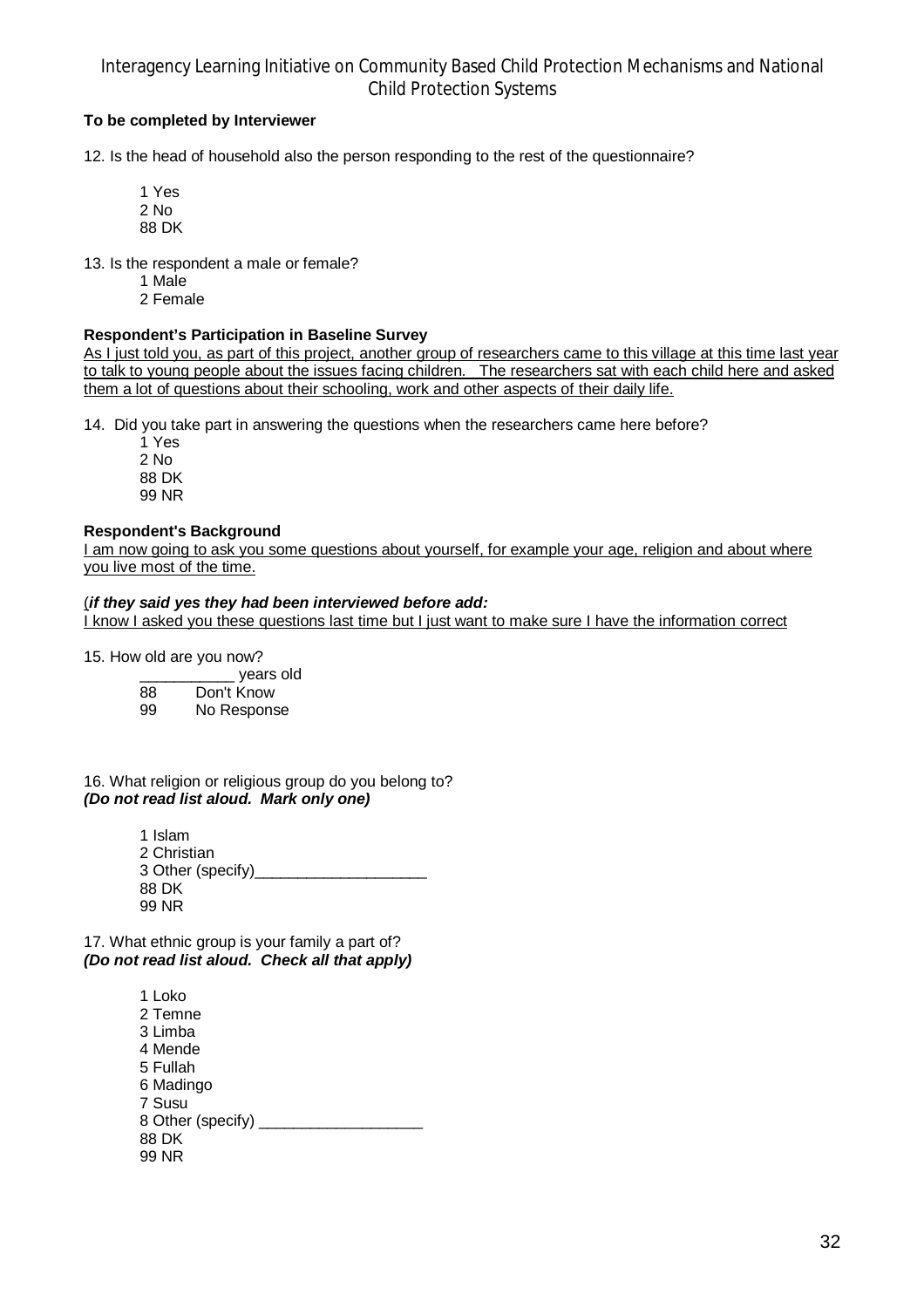18. How many nights in the last two weeks have you slept here in the village? *(Do not read list aloud. Mark only one)*

> \_\_\_\_\_\_\_\_\_\_\_ nights *(if respondent says 14 nights, skip to Q19, if respondent says any number less than 14 nights, go to Q18a)*

88 Don't Know<br>99 No Respons

No Response

18a. What were the reasons why you slept somewhere else outside the village in the last two weeks? *(Do not read list aloud. Check all that apply)*

1 To attend school 2 To work 3 To visit family or friends 4 To attend health clinic or hospital 5 [OTHER OPTION TO BE TRANSLATED] 6 Other (specify) \_\_\_\_\_\_\_\_\_\_\_\_\_\_\_\_\_\_\_ 88 DK 99 NR

#### **Intervention questions**

As we get older, we can feel that we are ready to start being sexually active. We can feel that we are ready to have a boyfriend/girlfriend or sometimes to get married. Now I'd like to ask you some questions about these things including about sex and contraception. But you are free to say you do not want to talk to me about these things at any time.

Please tell me if you strongly agree, agree, disagree or strongly disagree with the following statements:

|                                                                                                                                                                                         | Strongly<br>Agree | Agree          | Disagree | Strongly<br>Disagree | DK | N<br>R |
|-----------------------------------------------------------------------------------------------------------------------------------------------------------------------------------------|-------------------|----------------|----------|----------------------|----|--------|
| 19. If a 15-year-old girl uses<br>contraceptives such as pills or injections,<br>she may have a hard time getting<br>pregnant when she is 20 years old and<br>wants to become pregnant. |                   | $\overline{2}$ | 3        | 4                    | 88 | 99     |
| 20. Condoms often do not work since they<br>leak or slip off.                                                                                                                           | 1                 | 2              | 3        | 4                    | 88 | 99     |
| 21. I know whom to go to in order to<br>obtain accurate information about sex,<br>pregnancy, abortion, and related issues.                                                              | 1                 | 2              | 3        | 4                    | 88 | 99     |
| 22. HIV and AIDS is a serious problem<br>that could affect girls in my village.                                                                                                         | 1                 | 2              | 3        | 4                    | 88 | 99     |
| 23. People here do not have ready access<br>to condoms.                                                                                                                                 | 1                 | 2              | 3        | 4                    | 88 | 99     |
| 24. My close friends and I intend to say<br>'No' when we don't want to have sex with<br>someone who wants to have sex with us.                                                          | 1                 | $\overline{2}$ | 3        | 4                    | 88 | 99     |
| 25. I like what Government workers here<br>are doing to help young people to prevent<br>teenage pregnancy.                                                                              | 1                 | $\overline{2}$ | 3        | $\overline{4}$       | 88 | 99     |
| 26. Most teenagers in this village expect<br>to use condoms when having sex.                                                                                                            | 1                 | $\overline{2}$ | 3        | 4                    | 88 | 99     |
| 27. My close friends and I do not want<br>15- or 16-year-old girls to become<br>pregnant.                                                                                               | 1                 | $\overline{2}$ | 3        | 4                    | 88 | 99     |
|                                                                                                                                                                                         | 1                 | $\overline{2}$ | 3        | 4                    | 88 | 99     |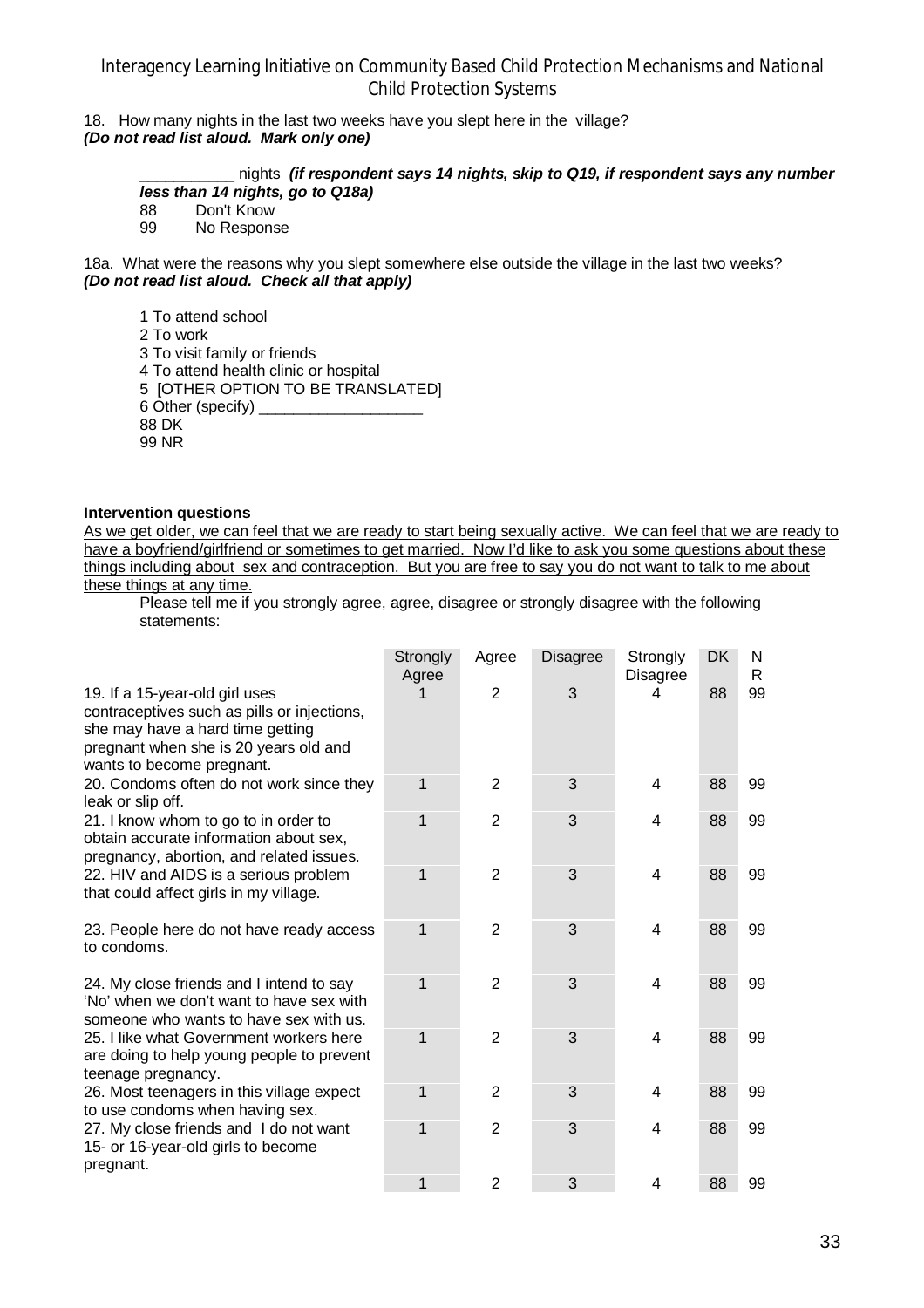| 28. When teenage girls here have<br>abortions, the abortions are usually safe<br>and leave the girls who had them in good<br>health. |                    |       |       |
|--------------------------------------------------------------------------------------------------------------------------------------|--------------------|-------|-------|
| 29. Is it dangerous for a 15 year old girl to become pregnant?                                                                       |                    |       |       |
| 1 Yes (ask Q29a)                                                                                                                     | 2 No (skip to Q30) | 88 DK | 99 NR |
| 29a. How—what are two specific risks or problems? (Do not read list aloud. Mark all that apply.)                                     |                    |       |       |

- 1. Increased risk of dangerous abortion
- 2. Long and difficult (prolonged or obstructed) labor
- 3. Hypertension (pre-eclampsia--high blood pressure associated with pregnancy)
- 4. Premature birth
- 5. Still birth
- 6. Maternal death
- 7. Other (specify) \_\_\_\_\_\_\_\_\_\_\_\_\_\_\_\_\_\_\_\_\_\_\_\_\_\_\_\_\_\_\_
- 88. DK
- 99. NR

30. What are two reasons why it is important to use condoms when having sex? (**Do not read list aloud. Mark all that apply.**)

- 1. Reduces risk of pregnancy
- 2. Reduces risk of contracting HIV
- 3. Reduces risk of other sexually transmitted infections
- 4. Reduces risk of death of the mother
- 5. Other (specify)
- 88. DK
- 99. NR

|                                                                                                       | Strongly<br>Agree | Agree          | Disagree | Strongly<br>Disagree | DK | N<br>R |
|-------------------------------------------------------------------------------------------------------|-------------------|----------------|----------|----------------------|----|--------|
| 31. Most teenage girls here want to have<br>a baby by the time they are 15 or 16 years<br>old.        |                   | 2              | 3        | 4                    | 88 | 99     |
| 32. I would not ask a sex partner to use a<br>condom because I would be criticized or<br>made fun of. | 1                 | 2              | 3        | 4                    | 88 | 99     |
| 32. I like what NGO workers here are<br>doing to help young people to prevent<br>teenage pregnancy.   | 1                 | 2              | 3        | 4                    | 88 | 99     |
| 34. People here expect teenage girls to<br>have sex even if they do not want to.                      | 1                 | 2              | 3        | 4                    | 88 | 99     |
| 35. Most parents here talk with their<br>daughters and sons about sex and<br>pregnancy.               | 1                 | 2              | 3        | 4                    | 88 | 99     |
| 36. In this village, abortion is not common<br>among teenage girls.                                   | 1                 | 2              | 3        | 4                    | 88 | 99     |
| 37. I plan to use condoms regularly when<br>having sex.                                               | 1                 | 2              | 3        | 4                    | 88 | 99     |
| 38. Most teenage girls here plan their<br>pregnancies.                                                | 1                 | $\overline{2}$ | 3        | 4                    | 88 | 99     |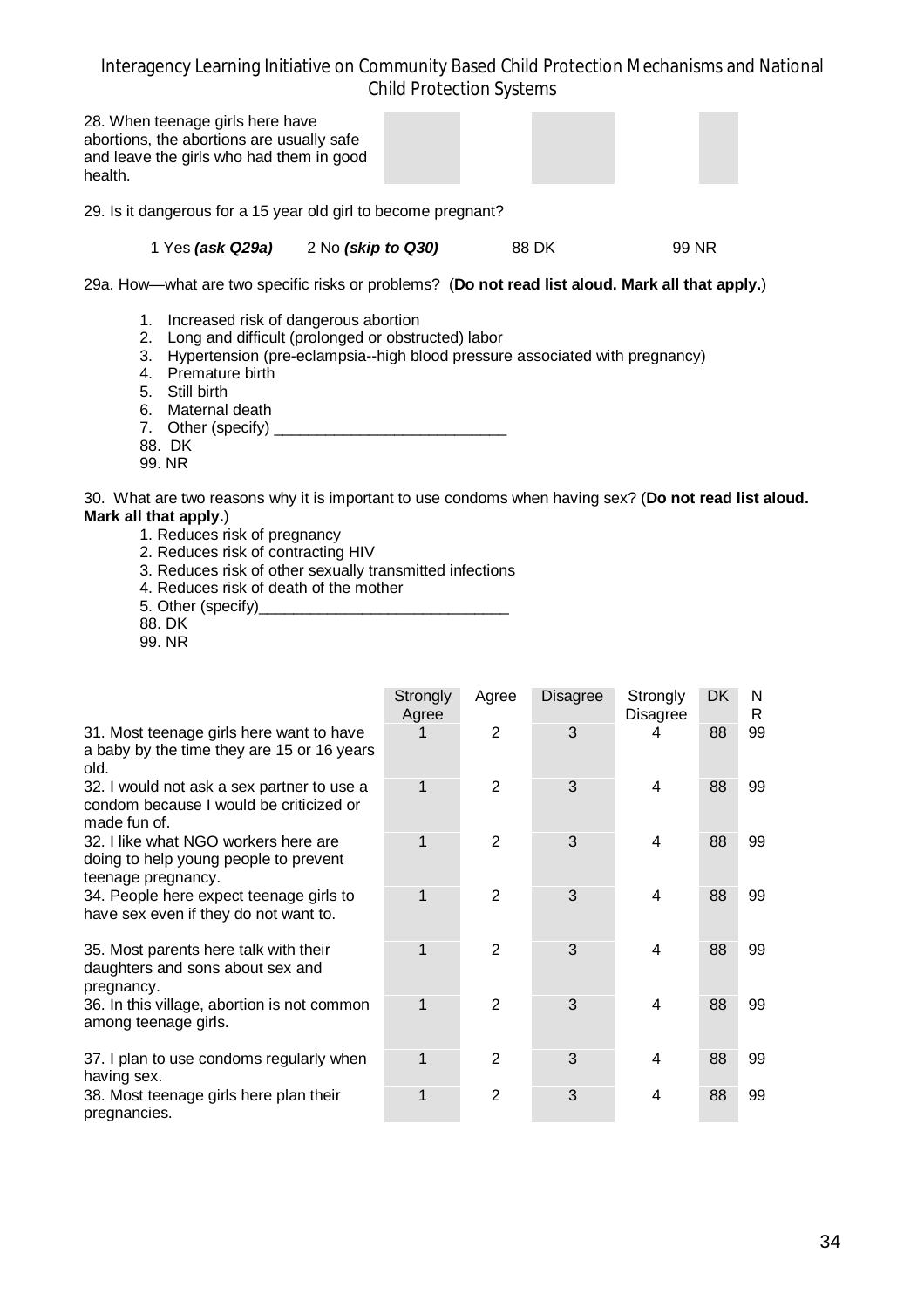#### *Conclusion*

39. I have now finished asking you most of my questions for today. Before we end our interview, I wanted to ask you a few questions about your experience talking to me today. How difficult was it for to you understand the questions I asked you today?

| 1 Difficult      | 2 Medium                                                                                      | 3 Easy        | 88 DK       | 99 NR |       |
|------------------|-----------------------------------------------------------------------------------------------|---------------|-------------|-------|-------|
|                  | 40. How difficult was it to be completely open talking with me?                               |               |             |       |       |
| 1 Very difficult | 2 Somewhat<br>difficult                                                                       | 3 Fairly easy | 4 Very easy | 88 DK | 99 NR |
|                  | 41. Is there anything else you would like to say about filling in the questionnaire?<br>1 Yes | $2$ No        | 88 DK       |       | 99 NR |
|                  |                                                                                               |               |             |       |       |

#### *(Now you should talk to the young person about consent to give their details for following them up in 12 months time. ONLY ask this question if the parent has already given consent for providing personal details for tracing. If parent has not given consent for this, you should skip this section and move to the thank you and closing.)*

Thank you for your time to talk with me today. As I said at the beginning, this action research project will be continuing over the next two years and we would really like to come back here again to find out how young people are doing in your village.

42. Would you be willing for us to come and speak with you again in 12 months time to ask you some similar questions?

1 Yes 2 No

*[If yes]* In order for us to find you in 12 months time, we would like to take down some information so that we can contact you in future – including your name, telephone number, your family contacts and details of where you live. We will keep this information about your details separately from the information you have just told me in this survey – so no-one will be able to identify your responses in this survey. We will keep your personal information very safe so that no-one else but the Columbia Group research team can access or find your details.

43. Would you be willing to share your contact details with me?

1 Yes 2 No

*If yes, move on to collect the data in the tracing form (last page). If no, go to the thank you and closing.*

**Close**

*Thank the child for his/her help and reassure him/her about the confidentiality of his/her answers. ASK IF RESPONDENT HAS ANY QUESTIONS!!*

*Record finish time & other information on cover page. If there are any responses that you think are unreliable, write under "comments" which questions and why you think that they are unreliable.* **Interviewer comments:**